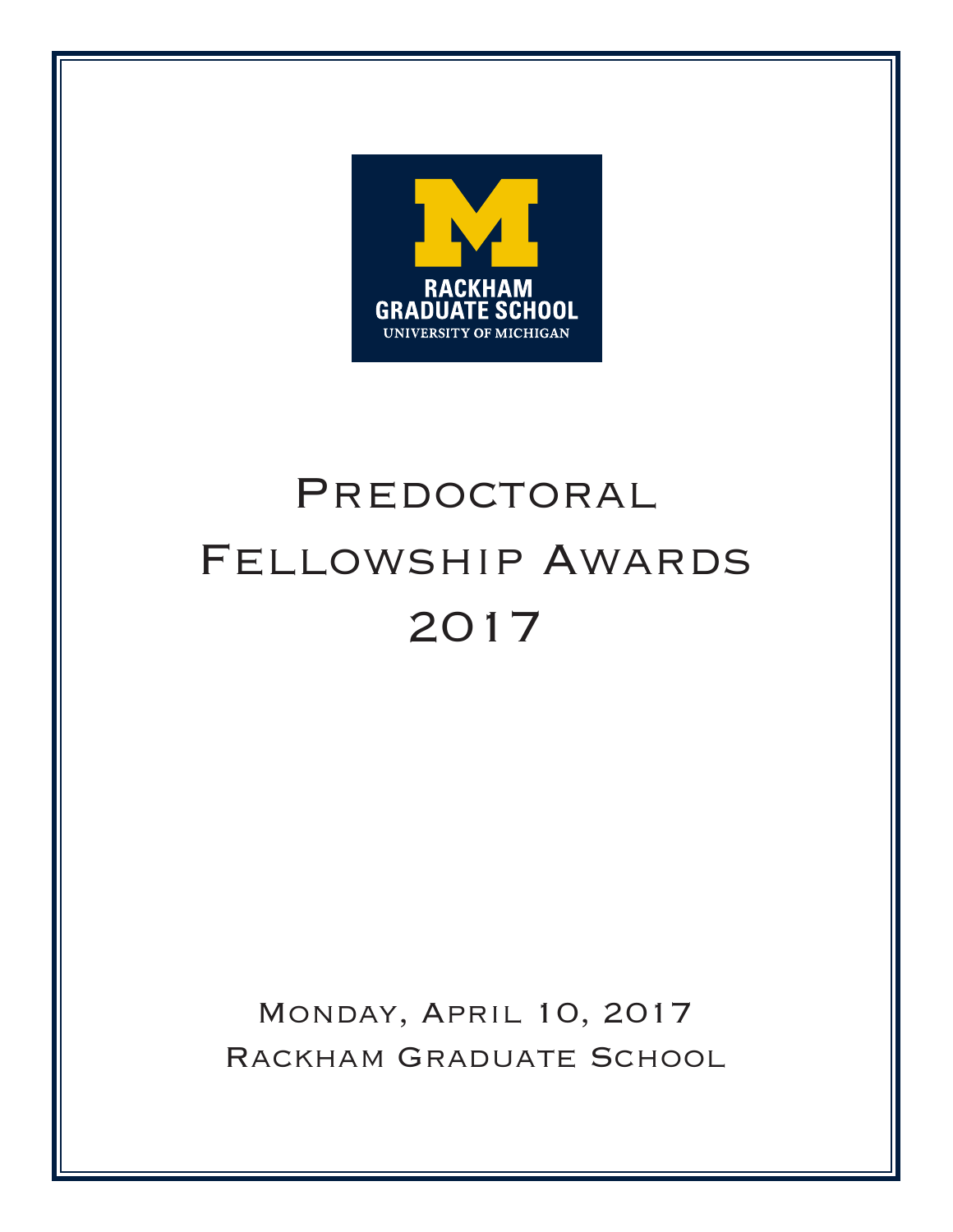The Rackham Predoctoral Fellowship is one of the most prestigious awards given to graduate students by the Rackham Graduate School. Those selected for this twelve-month fellowship have advanced to candidacy and are anticipating finishing their Ph.D. within six years of beginning their studies. The award takes into consideration professional papers and presentations, publications, honors, as well as academic standing. This booklet contains the dissertation abstracts of all the 2017-18 Predoctoral Fellows.

The Rackham Predoctoral Fellowships are supported by the Horace Rackham Endowment which was created in 1935 by a gift to the University of Michigan from the Horace and Mary Rackham Fund. More than 2,200 doctoral students have received this fellowship since it was established.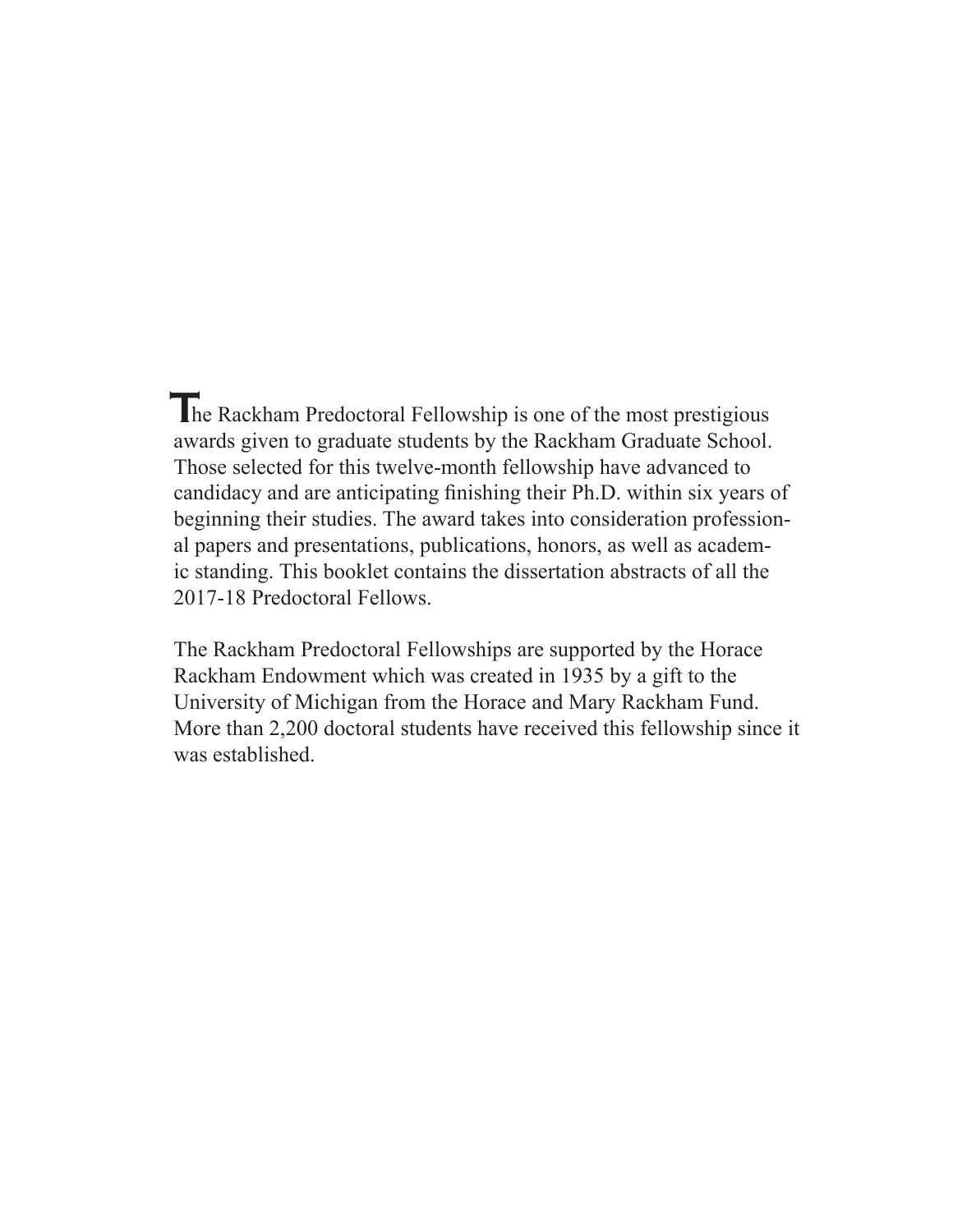# **Elizabeth Agee**

Civil and Environmental Engineering

# *Contributions of root system functional response to forest drought resilience in the Amazon rainforest*

It is well established that the Amazon Basin region is critical to global energy, water, and carbon cycles. The increased frequency and severity of drought events in the region highlight the vulnerability of tropical forests to heat- and drought-induced stress. Despite several previous and ongoing studies, the full effects of drought and the essential factors controlling rainforest response to water-limitation are not resolved and thus remain a significant source of uncertainty for projections of forest fate under changing climate. Combining advances in threedimensional representation of root water uptake and collected hydrological and ecophysiological data from our field site in a seasonal Amazonian rainforest, this doctoral research examines the contributions of root functional diversity to individual and forest drought resilience under the extreme 2015-2016 El Nino drought event.

#### **Ahlam Armaly**

Chemistry

# *Development of Novel Synthetic Technologies to Enable Access to Complex Polycyclic Structures for the Development of New Therapeutic Agents*

Compounds isolated from natural sources serve as an inspiration for current drug design and development due to their diverse and important biological activities. Many biologically active natural products incorporate multiple ring systems, which are often fused, resulting in intricate, highly functionalized core structures. Despite recent advances in synthetic methods and the historical importance of natural product synthesis in the development of new medicines, the selective synthesis of these complex, densely functionalized structures remains challenging, offering new opportunities for the development of new methods and strategies for their synthesis. I am developing new synthetic methods for the rapid construction of complex polycyclic molecules that possess interesting biological properties in order to aid in the development of novel therapeutic agents.

#### **Sara Aronowitz**

Philosophy

# *Rational Structures in Learning and Memory*

My dissertation is about the ways in which our route to knowledge changes over time. I aim to disrupt an increasingly ubiquitous view which claims that we can study rationality by considering a single belief at a single time. I target three areas where diachronic (i.e., temporal) factors make a difference in the three chapters: (1) memory, a system of tremendous importance in our cognitive lives yet which is often reduced to a one-sided question of whether to trust what one's memory says, (2) learning, where I argue that we should sometimes believe in a way that's not warranted or reasonable in light of our current evidence, but which puts us in a better position to acquire evidence in the future, and (3) the connection between memory and learning, as exemplified in the case of remembering anomalous events.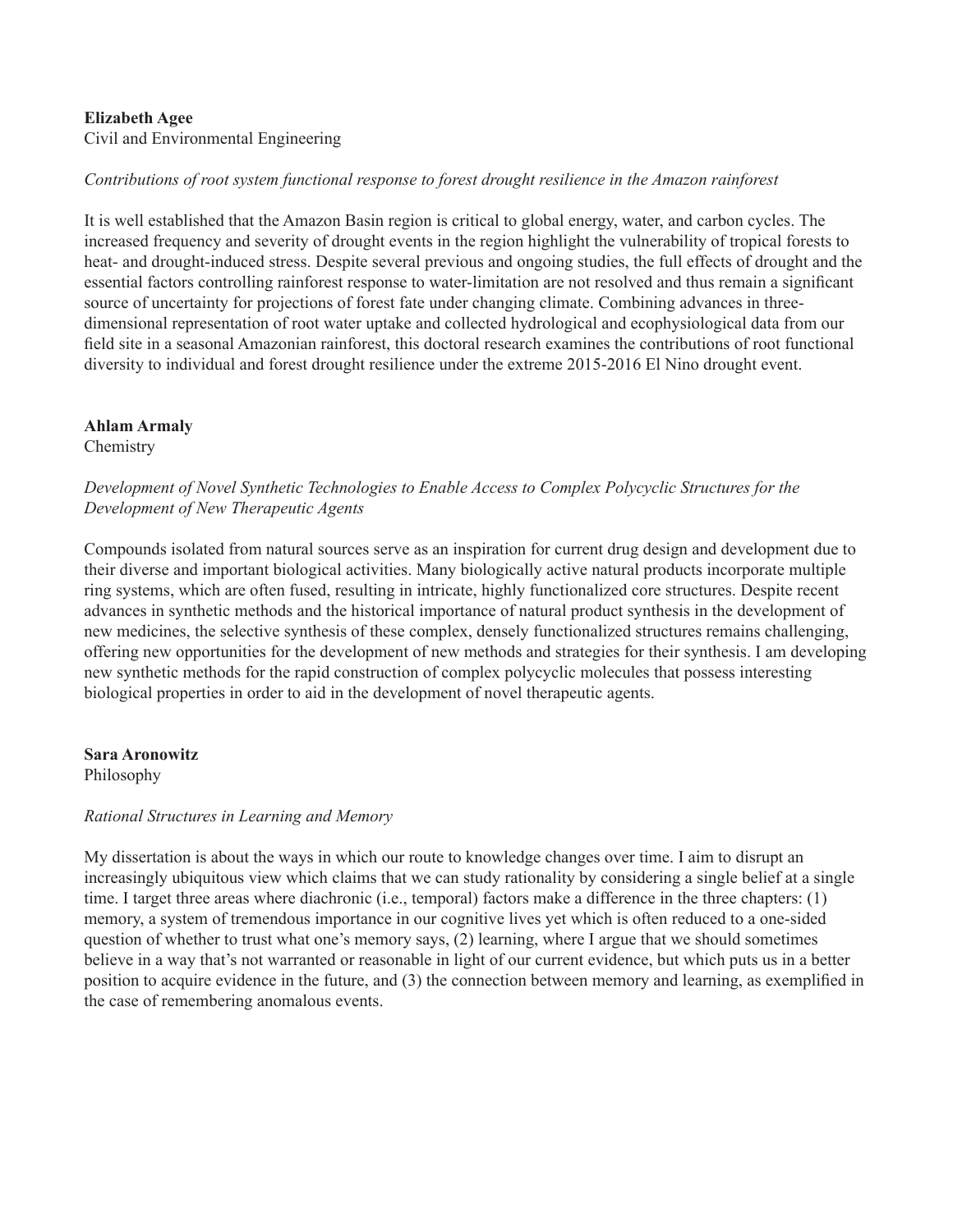#### **Stefan Aune** American Culture

# *Indian Wars Everywhere: Resonances of Colonial Violence in the U.S. Military*

This interdisciplinary project reconstructs the U.S. military's approach to conflict with Native people during the period of continental expansion. I argue that a set of strategic practices, developed for the "Indian Wars" and influenced by ideas about racial difference, have had an important influence on military tactics, particularly in conflicts defined as "small wars" or counterinsurgencies. Further, my project demonstrates that cultural representations of Indian people have influenced the way that U.S. soldiers have imagined both their enemies and themselves. These resonances have moved through time and space, with "Indian Country" showing up in The Philippines, Vietnam, Iraq and Afghanistan. As worldwide counterinsurgency becomes an increasing preoccupation of the U.S. armed forces, it is important to analyze the ways in which America's colonial past influences the global present.

#### **Zicheng Bi**

Resource Policy and Behavior

# *Assessing and Enhancing the Sustainability of Electrified Vehicles by Wireless Charging - A Life Cycle Framework to Assess and Optimize the Sustainability Performance of Wireless Charging Electric Vehicle Systems*

Wireless charging technology can serve as a solution to the challenges of charging station accessibility and high cost of purchasing electric vehicles by downsizing the onboard battery and improving fuel economy, and therefore enhance the environmental, energy, and economic performance of electrified transportation. This research aims to characterize the trade-offs of large-scale wireless charging infrastructure deployment using a life cycle analysis framework. This framework will be applied to three transportation systems: 1) transit buses; 2) passenger cars on highway and urban roadway; and 3) a shared autonomous vehicle fleet. My doctoral research will develop new integrated life cycle assessment (LCA) and life cycle cost (LCC) models, and strategies based on life cycle optimization (LCO) to guide research, development, and deployment of wireless charging technologies.

#### **Noah Blan**

**History** 

# *"To See the Lion Dominating All Creatures and Beasts": Sovereignty and the Environment in Charlemagne's Empire*

This dissertation demonstrates that the nascent Carolingian empire laid political and moral claim to the natural resources of Western Europe by developing a vision of ecological authority. To reveal links between ideology, power, and nature it interrogates Carolingian texts written between 780-814 CE and contextualizes them with paleoclimatic and archaeobotanical data. This thesis uncovers the diversity of environmental perspectives that flourished under Charlemagne, the first Carolingian emperor, which he adopted to bolster his authority. Such ecocritical analysis moves among discussions of plants, animals, and humans, proving that ideas about a malleable nature fundamentally shaped Carolingian politics, social relations, and ecosystems. In particular, new notions of hierarchies among creatures and in creation—developed by a close group of intellectuals near Charlemagne—informed his attempts to "renovate" European society. This dissertation complements social and political narratives by showing that in court circles difficult debates about ecological issues shaped imperial policy.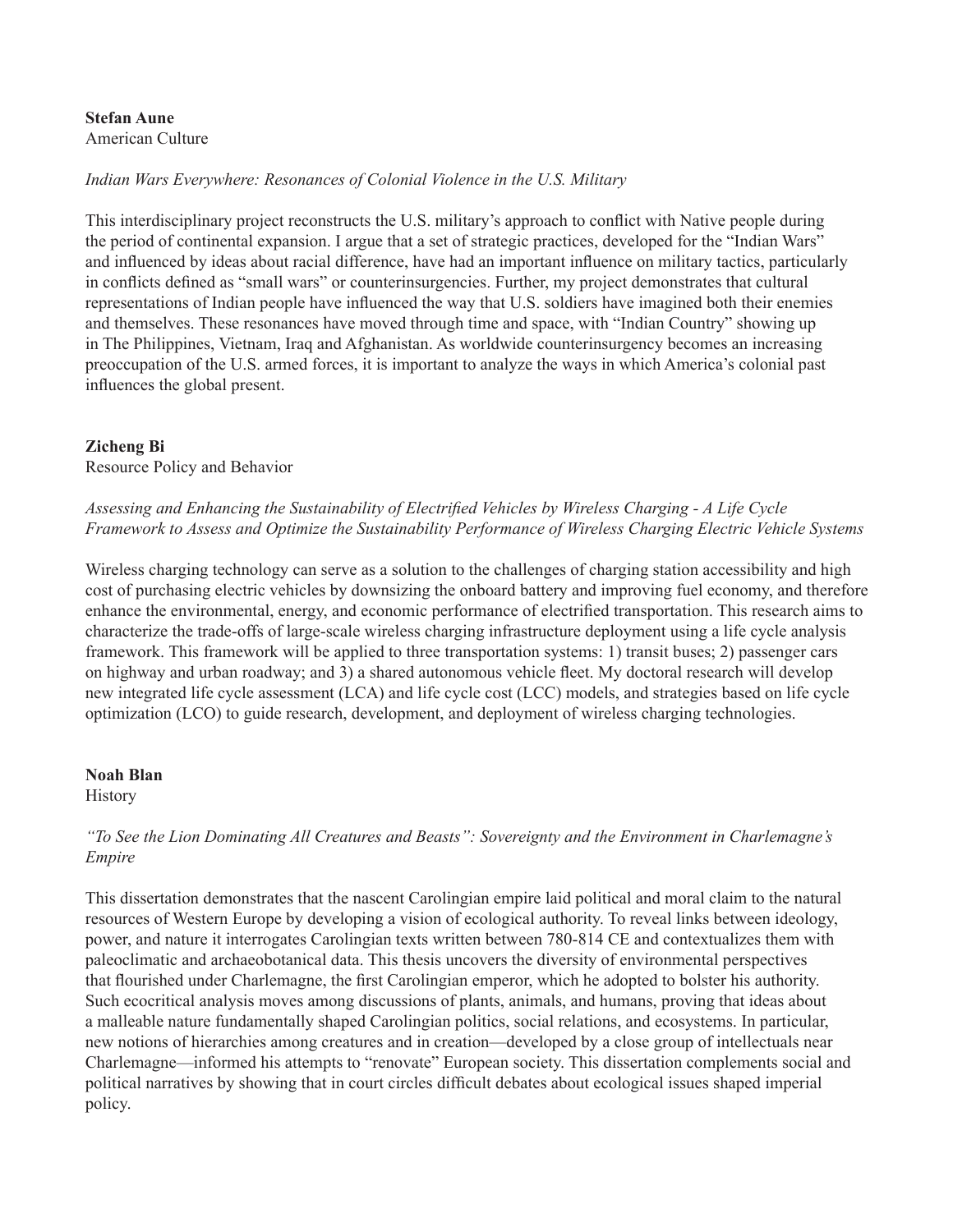#### **Rebecca Bloom** Asian Languages and Cultures

# *Pictures to Live By: Uncovering an Iconography of the Tibetan Buddhist Monastic Code*

My dissertation contributes to a growing body of scholarship within Tibetan Studies that bridges disciplinary divisions, thus enabling the examination of figures, texts, and objects that challenge traditional categories. The focus of my project is a heretofore unexamined book and its related murals, which integrate text and images in ways unseen elsewhere, complicating traditional Buddhist literary and artistic genres. Words and illustrations together construct a visual commentary that utilizes images as annotations, creating an iconographic transmission of a canonical text. Composed by the Thirteenth Dalai Lama (1876-1933), this text records his commentary on the Buddhist monastic code. It is a conventional work, yet employs an innovative commentarial apparatus: illustrations. In my dissertation, I will examine the genesis of this remarkable text and the elements of its composition, arguing that the book and its murals established a new iconographic system for portraying monastic life and transmitting monastic rules in modern Tibet.

# **Kimberly Brink**

Psychology

# *Children's attributions of mind to robots: Implications for human-robot interaction, education, and theory of mind*

Children perceive robots as able to think, have feelings, and be their friends; they expect robots to have minds. There is little research, however, exploring how these attributions of mind develop over early childhood or, moreover, how these attributions impact interactions with robots. My dissertation will investigate this gap in the literature through three separate studies. I will investigate (1) how children's attributions of mind impact their feelings toward robots, (2) how children's attributions of mind impact learning from robots, and (3) the factors that elicit children's attribution of mind to robots. Preliminary findings from two studies indicate that attributions of mind increase children's affinity for robots and their willingness to learn from them. Robots provide a novel means to study how children develop the ability to attribute mental states to others and interactions with these increasingly prevalent technologies, thus informing research on human-robot interaction, education, and theory of mind.

**Allison Caine** Anthropology

# *Restless Ecologies: Socioenvironmental Transformations in the High Andean Grasslands*

This dissertation examines how alpaca herders evaluate environmental changes and forge adaptive strategies in the daily interactive spaces or entanglements of humans, herd animals, and landscapes of the southern Cordillera Vilcanota in south-central Peru. At the broadest level, this research project explores how herders gather knowledge about their ecosystems, evaluate their vulnerability, and forge strategies in relation to transformative environmental changes. It takes seriously ontological premises of socionatural relatedness in the Andes, and the processes of identification and objectification through which individuals locate themselves in relational ecologies that confound a dichotomy of nature and culture. As such, this project is grounded in the modes of identification and methods of analysis of the herders themselves, using that framework as the starting point from which to understand how they pinpoint the emergence of incongruity, tension, and danger in their daily lives.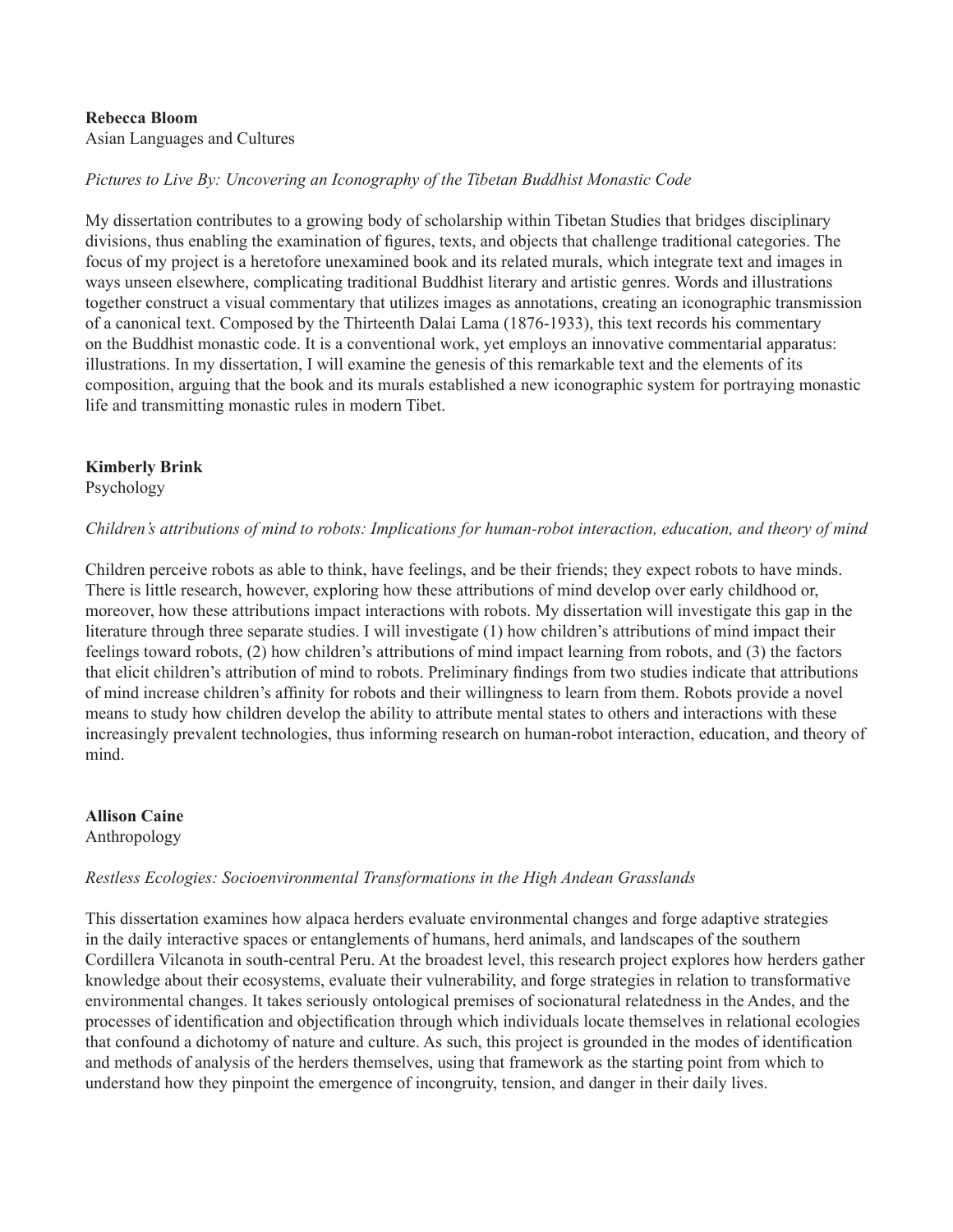**Lacey Carpenter** Anthropology

# *Households and Political Transformation: Daily Life During State Formation at Tilcajete, Oaxaca, Mexico*

My dissertation research addresses questions about how people participate in political transformations and subsequently react to this systemic change. I investigate this topic archaeologically through excavations of houses, the centers of daily activities and family life. My focus is on Oaxaca, Mexico, where the earliest states in the Americas emerged. Through my research, I explore how people from different backgrounds were able to influence their political system and how the consequences of systemic change affected their daily lives, privileging some and marginalizing others. Archaeology provides a uniquely long-term perspective. I am able to study the causes and effects of sociopolitical transformation over five centuries and provide a more comprehensive understanding of the relationship between families, daily life, and political systems.

# **Charlotte Chan**

**Mathematics** 

# *Towards a p-adic Deligne--Lusztig theory*

I work in geometric representation theory in the context of the Langlands program, which combines three major branches of mathematics: representation theory (the study of symmetries via linear algebra), algebraic geometry (the study of geometries via polynomials), and number theory (the study of prime numbers). My dissertation establishes the beginnings of a "p-adic Deligne--Lusztig theory," wherein I use algebraic geometry to construct representations that arise in correspondences compatible with the Langlands program. My research forwards a program initiated by George Lusztig in 1979 that was stagnant until the 2012 work of Mitya Boyarchenko. More specifically, my results affirm two conjectures of Boyarchenko in full generality as well as a special case of Lusztig's original 1979 conjecture.

#### **Anthony Charles**

Physics

# *Universal Properties of Black Holes in Supergravity*

One of the longest-standing goals in modern physics is to discover a consistent theory of quantum gravity that can reconcile our current understanding of gravity and quantum mechanics. There have been some steps taken towards solving this puzzle, but these results are heavily rooted in string theory and require the existence of a new symmetry (known as "supersymmetry"). It is not known how to generalize these results to more realistic cases. In order to shed light on this mystery, we study features of black holes, both with and without supersymmetry. In particular, we detail how non-supersymmetric black holes can be embedded into supergravity theories. We then go on to show how many features of these black holes are universal, in the sense that they do not require supersymmetry. This gives surprising (and previously unknown) insights into general features of quantum gravity without supersymmetry.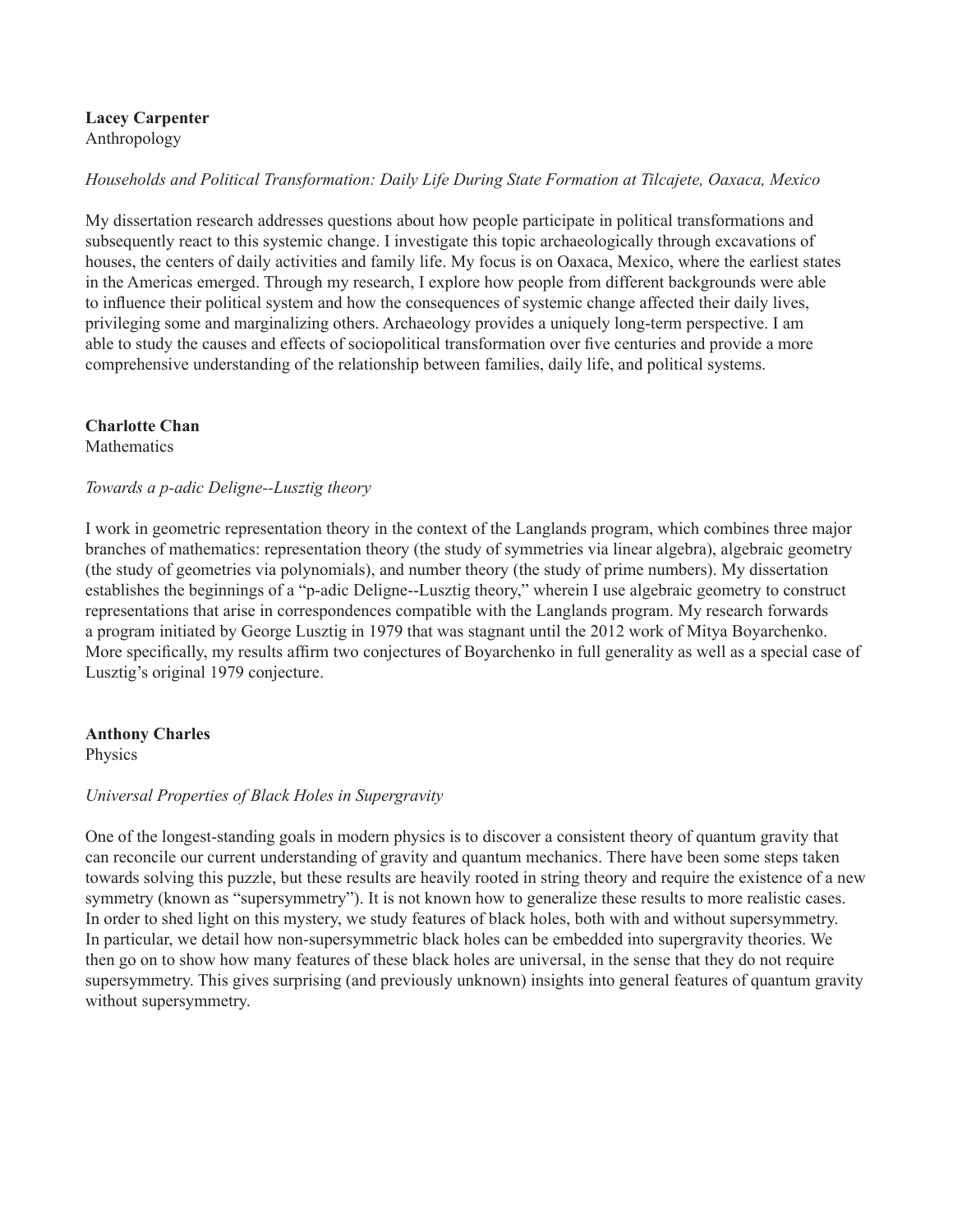# **Po-Ju Chen**

Molecular, Cellular, and Developmental Biology

# *The stability of acetylcholine receptor and the associated scaffolding proteins at neuromuscular junctions*

The maintenance of acetylcholine receptor (AChR) clusters at high density in the postsynaptic membrane is critical for the efficiency of the synaptic transmission and therefore muscle contraction. In this thesis, I investigated the cellular and molecular mechanisms involved in the stability of AChRs at postsynaptic sites. First, I demonstrated in living mice that AChR is required for the insertion of rapsyn (a scaffolding protein clusters AChRs) to synapses via its coiled-coil domain. Second, I found that the stabilizing effect of αkap (a nonkinase CamK splicing protein) on AChRs at synaptic sites is mediated by the  $\alpha$ -dystrobrevin/USP9x complex. Finally, I generated the double mutant mice of  $\alpha$ -dystrobrevin and  $\alpha$ -syntrophin (two components of dystrophin glycoprotein complex that sustain AChRs at NMJs) to investigate the crosstalk signaling pathways between α-dystrobrevin and α-syntrophin involved in the stability of AChRs. Together, this work provides new insights of mechanistic interactions at neuromuscular junctions.

# **Qi Chen**

Computer Science and Engineering

#### *Addressing Security Challenges in Smart Systems Through Systematic Problem Analysis and Mitigation*

Smart systems such as smart home and smart transportation systems introduce more ubiquitous network-based access, more intuitive user interaction, and more functionality rich operating systems, which largely improve the quality of life but also introduce new security challenges. This thesis is dedicated to developing defense solutions that can fundamentally address security challenges in existing and future smart systems. Three general approaches guide the research: 1) vulnerability discovery from inherent security weakness in smart systems, 2) systematic vulnerability detection and analysis using formal techniques, and 3) mitigation proposals and their evaluation in practice. By applying these steps, new vulnerabilities in smart systems are systematically uncovered, analyzed and mitigated. For instance, my previous work discovered new vulnerabilities in the network stack, a basic smart system component, that causes password theft and man-in-the-middle attack. We subsequently applied rigorous techniques such as program analysis to perform systematic detection and analysis, and develop practical solutions.

**Peter Chockley** Immunology

#### *Differential Immune surveillance of primary and metastatic tumor cells by Natural Killer cells*

It is now well known that the immune system plays a pivotal role in the control of primary tumor progression, a process termed tumor immunosurveillance. What is less well studied, though gaining evidence rapidly, is the immunological control of tumor spreading during metastasis. Metastatic disease is a critical concern with most solid cancers; as it is typically the metastases that invariably kill the patient. The direction of my thesis is to study the variant immunological responses to primary and metastatic cancer cells.

I have been focusing on the role of Natural Killer cells in preventing metastatic spread of lung cancer. This has been confirmed in two murine models and one human model via immunodepletion strategies. The hypothesis that NK cells preferentially target "metastasizing" cells has been recapitulated in vitro as well. These studies will inform novel and unexplored therapeutic strategies for patients suffering from metastatic disease.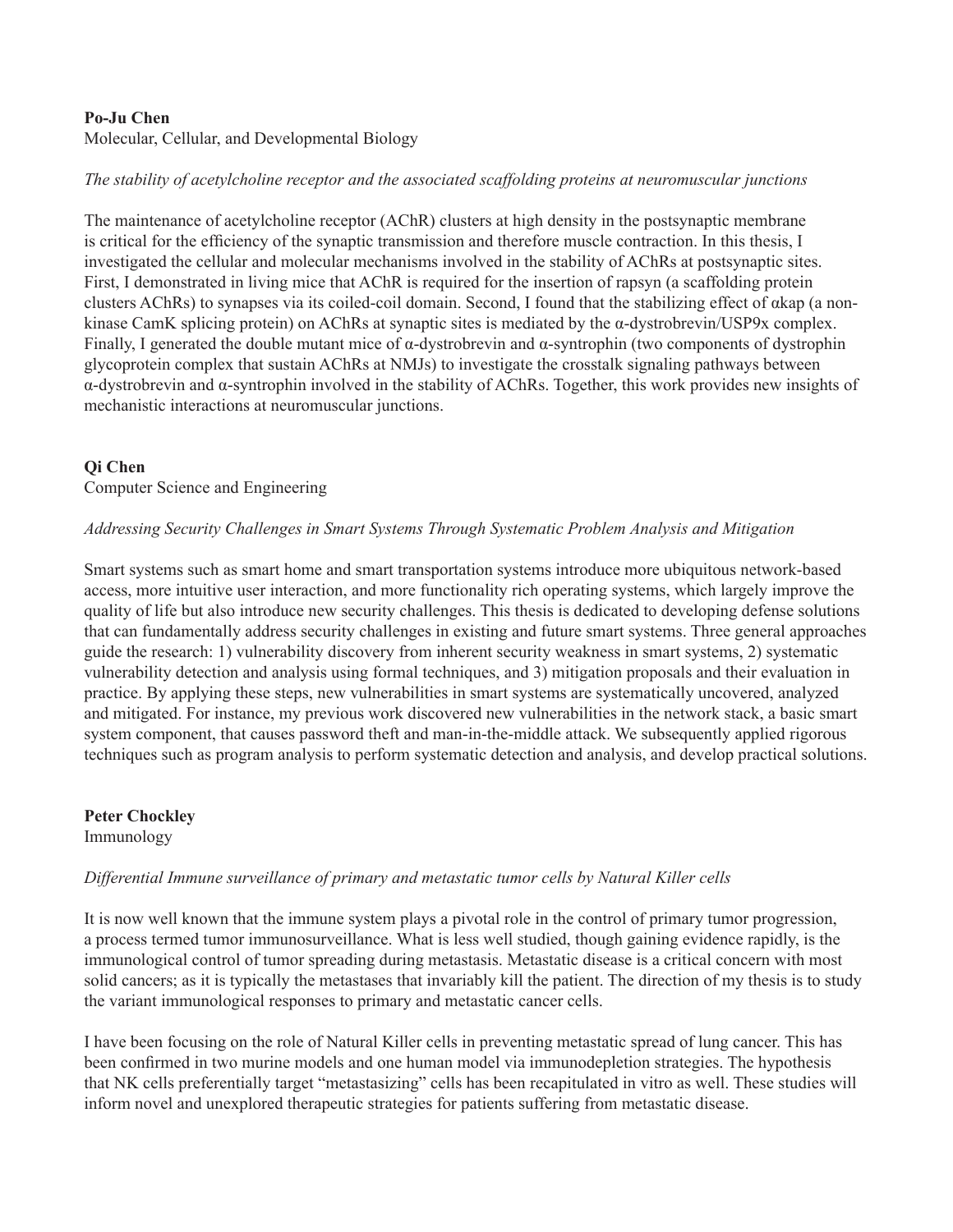# **Byungjoo Choi**

Civil Engineering

# *The Role of Socio-Cognitive Process of Construction Workers' Safety Behavior*

Improving workers' safety behavior has enormous potential to reduce accidents at construction sites. Although many studies have investigated determinants of safety behavior, little is known about the socio-cognitive mechanism of safety behavior. To fill the knowledge gap, this study aims to identify how workers' safety behavior can be better aligned with management's desired standard by enhancing our understanding of the socio-cognitive mechanism. To this end, I have developed a research framework that incorporates empirical study, computer simulation, and analysis of the physiological responses from wearable sensors. The empirical study presents the impacts of social norms and social identities on safety behavior. An agent-based model explains how the cognitive process interacts with the environment. Also, physiological responses are used to investigate the cognitive process of safety behavior. The integration of organizational psychology, computational modeling, and physiological sensing will contribute to advancing our knowledge on the socio-cognitive mechanism of occupational behaviors.

# **Leah Claiborne**

Piano Pedagogy and Performance

# *Pedagogical Anthology of African American Piano Literature*

There are currently few resources made available to teachers, students, or performers on the significant contribution that African American composers have made in the field of classical piano music. In order to remedy this lack of inclusion in the field of classical music, I will be compiling, editing, and recording three volumes of selected piano works by African American composers. The musical compositions presented in this anthology will be ordered based on skill level by addressing the musical and technical challenges of each piece. This anthology will help diversify the demographic of performers and audience members who are not normally represented in the classical music field. The Pedagogical Anthology of African American Piano Literature will be a vital stepping stone in allowing the piano music of African American composers to take its rightful place in schools of music, piano studios, and the public concert stage.

# **Lauren Eriks Cline**

English Language and Literature

# *Spectator Stories: Reading Performance Narratives in Theater History*

My dissertation solves an urgent methodological problem in theater history by developing a new method for reading first-person accounts written by theatrical spectators. Historically, self-authored narratives have posed difficulties for theater historians, in part because they interpose layers of literary style between contemporary researchers and the "real experience" of past performances. I offer a fresh path forward by embracing these accounts as representations of performance rather than failed documentations of it. Specifically, I develop a method for reading what I call the "performance narrative": an account of a theatrical performance that employs narrative strategies. In order to understand the representational techniques used in historical performance narratives, I analyze them in conversation with fictional narratives of performance in contemporaneous novels. Spanning the late eighteenth through the early twentieth century, my dissertation produces new readings of theatrical reviews, diaries, and letters by treating narrative as a part of the process of performance.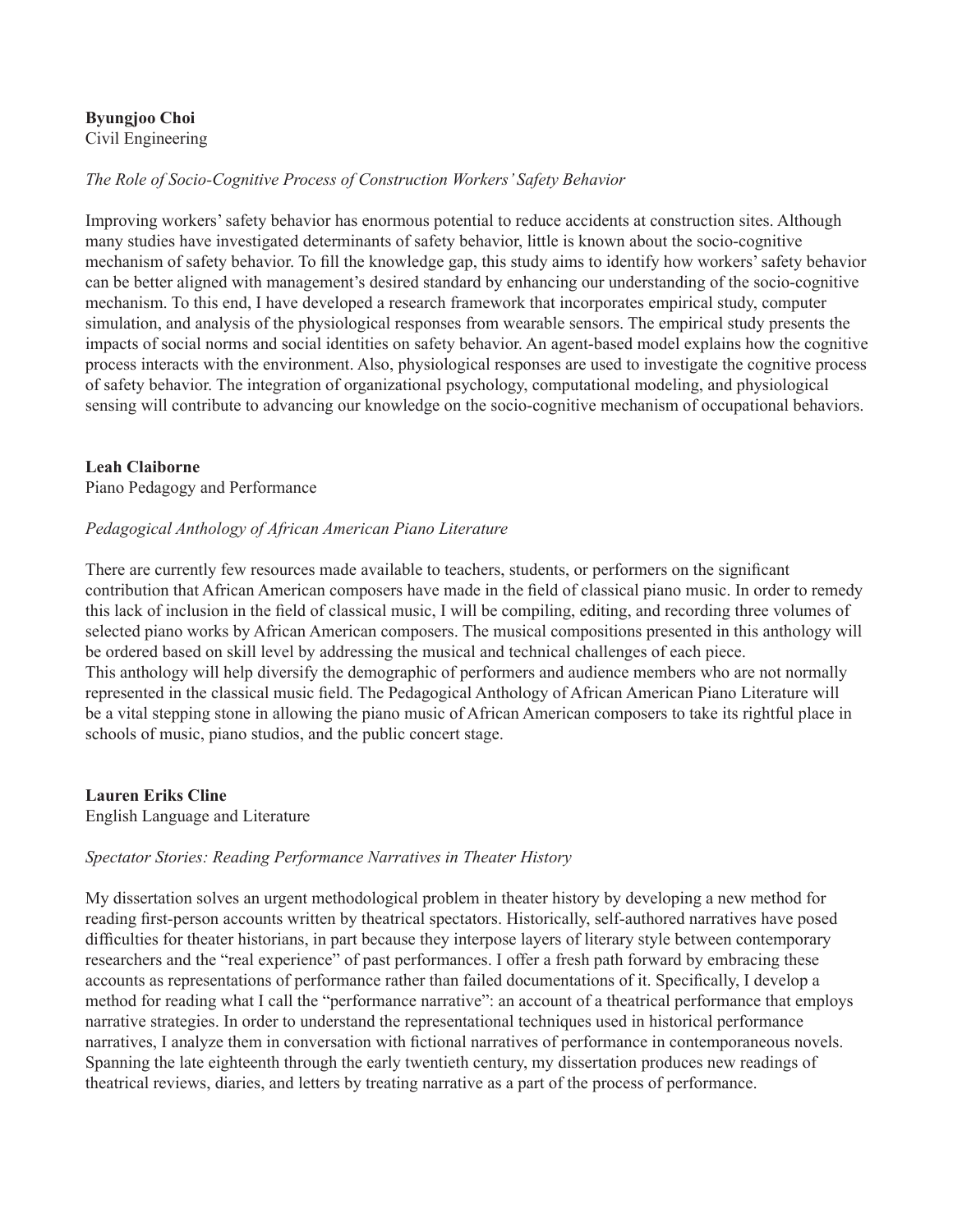# **Dori Cross**

Health Services Organization and Policy

# *Electronic Information Sharing to Improve Care Transitions Between Hospitals and Post-Acute Care Providers*

Hospitals frequently transfer sick patients to skilled nursing facilities (SNFs) to receive ongoing post-acute care; information sharing between these settings is critical to ensure safe and effective care during and after this transition. Hospitals and SNFs are increasingly using electronic means of health information exchange (HIE), which has shown benefits to patient care in different contexts. But, the effect of HIE on transitional care quality in the unique context of hospitals to SNFs has not yet been evaluated. Using sociotechnical theory, mixed methods and novel data sources, my dissertation analyzes how SNFs are utilizing new HIE capabilities and whether HIE use between hospitals and SNFs affects likelihood of patient re-hospitalization, a critical marker of transitional care quality. These findings will help facilitate targeted organizational strategies and policy efforts to help hospitals and SNFs pursue HIE in ways that are most likely to result in improved care quality and patient outcomes.

# **Haydar Darici**

Anthropology and History

#### *A Youth Now Gone: Revolutionary Politics in Turkey's Kurdistan*

My dissertation examines the youth politics in Turkey's Kurdistan and its transformation from street protests to urban warfare since 2013. I aim to re-conceptualize the concepts of "the political" and "youth" in the context of the Middle East, a region driven by a constant state of war. I show how certain spatial practices of Kurdish youth generate certain political forms and vise versa. Moreover, I argue that the category of youth is constructed in relation to temporally and spatially specific dynamics within a given polity. If youth in Kurdistan is constructed and defined by a specific form of politics, accounting for the transformations of that construction can lead to a redefinition of the concept of the political itself. In this sense, my aim in my dissertation is not only to understand construction of youth through politics, but the very construction of politics through youth.

#### **Cheyney Dobson**

Sociology

# *Reconstituting Social Welfare in the Era of Mass Incarceration: Criminal Justice Service Provision in Mental Health Courts*

This research is motivated by the expansion of the criminal justice system into the hitherto separate domain of social welfare. This project focuses on a burgeoning intervention that exemplifies this trend: mental health courts. Mental health courts are organizations situated within the court system tasked with serving the dual mandates of helping "clients" through service provision and punishing "offenders." Operating under both mandates, court staff and "client-offenders" confront significant contradictions that must be resolved in practice. Drawing on comprehensive qualitative methods, this study examines the processes by which these individuals negotiate competing mandates and overcome contradictions, enacting this new form of policy—criminal justice service provision—on the ground. In so doing, this research joins a growing number of scholars carrying out an essential task in the era of mass incarceration: explicating how the criminal justice system is reorganizing social life for many at the bottom of the class structure.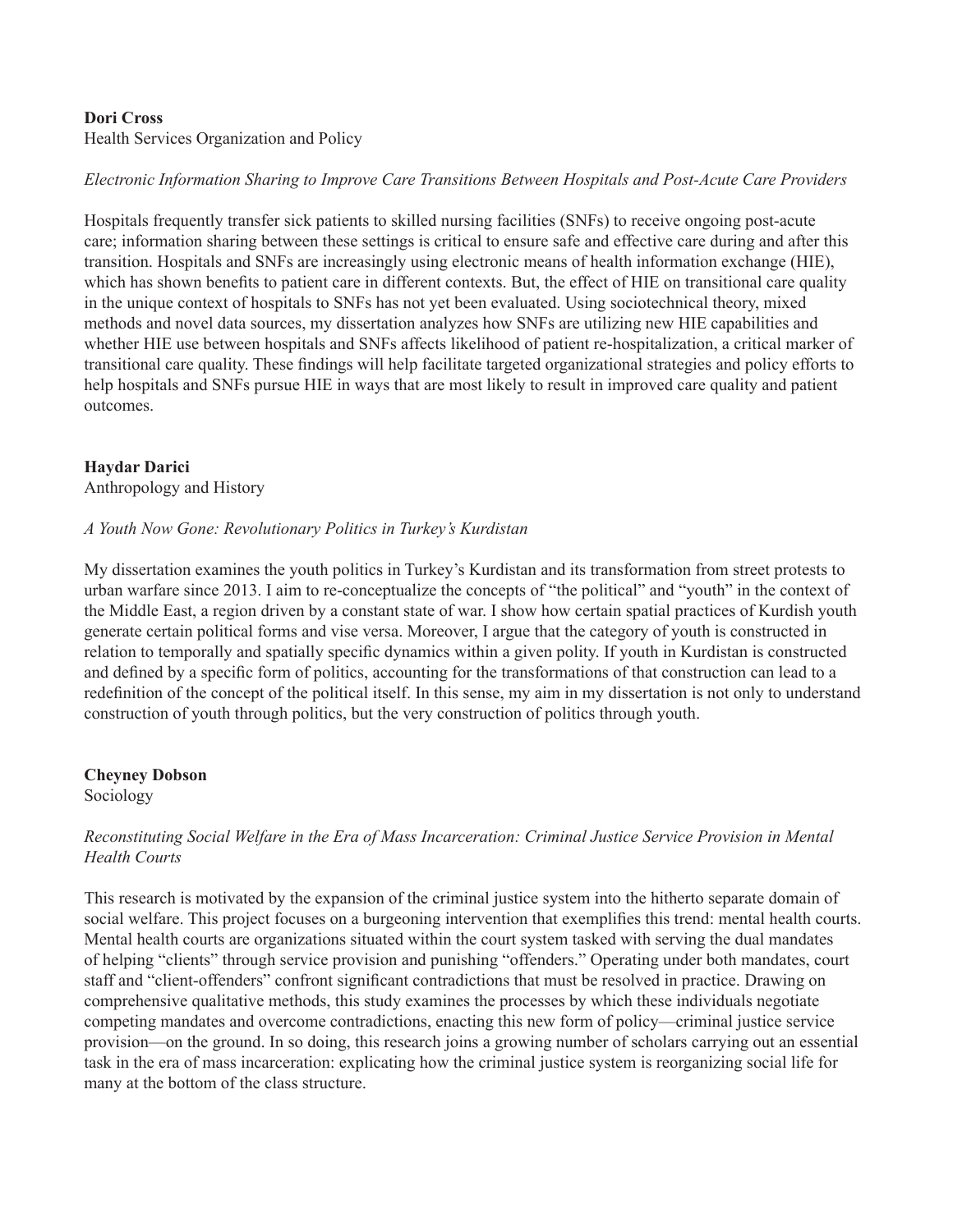# **John Doering-White**

Social Work and Anthropology

# *Violence and Care in Transit: Infrastructures of Undocumented Migration Through Mexico*

Paralleling the network of freight railways commonly known as La Bestia (The Beast), this dissertation project examines relations of solidarity and security along the Central American migrant trail through Mexico in an era of intensified immigration enforcement and militarized policing of organized crime. Drawing on extensive fieldwork between 2014 and 2016, it follows a group of migrants as they receive Mexico's 'humanitarian visa' and negotiate what comes next, paying close attention to how objects that migrants carry with them become implicated in sustaining various spaces of hospitality. Moving between participant observation in migrant shelters and workplace ethnography in working-class communities throughout Mexico, this dissertation traces shifting moral economies of humanitarianism and human smuggling to examine how intersecting politics of violence and care in spaces of transit inform understandings of humanitarianism, illegality, and policing in an era of unparalleled human displacement across national borders.

# **Chrisy Xiyu Du**

Physics

#### *Solid—solid Phase Transition in Colloidal Matter*

Phase transitions are ubiquitous in nature, and observed throughout everyday life from the melting of ice to the magnetization of iron. In particular, solid–solid phase transitions are important in many areas such as metallurgy, geosciences, and the design of reconfigurable materials. Following the recent initiative of using nano building blocks to design next generation materials, we answer fundamental questions about solid–solid phase transitions in colloidal matter and guide the design of materials that can change phase. We construct a minimal model of solid–solid phase transitions that are induced by altering particle shape. Using the minimal model, we are able to determine the thermodynamic order of several phase transitions. We also study the kinetic transition pathway between solid phases. Our results show viable candidate particles for reconfigurable materials. Moreover, our results give insight into the fundamental of the most common, but most poorly understood phase transitions in nature.

**Kate Duchowny** Epidemiological Science

#### *Muscle Weakness in Older Americans*

My overall goal is to understand the social determinants of muscle weakness across the diverse older adult population, and to examine its consequences for longevity and independence in later life. Specifically, I seek to (1) establish race- and sex-specific grip-strength cutpoints and estimate the prevalence of clinical muscle weakness in a nationally representative, racially-diverse sample of older Americans, (2) examine the consequences of muscle weakness for functional disability and mortality in older Americans, and; (3) identify the socioeconomic determinants of muscle weakness in older Americans by examining multiple intersecting components of ones' identity and life course history.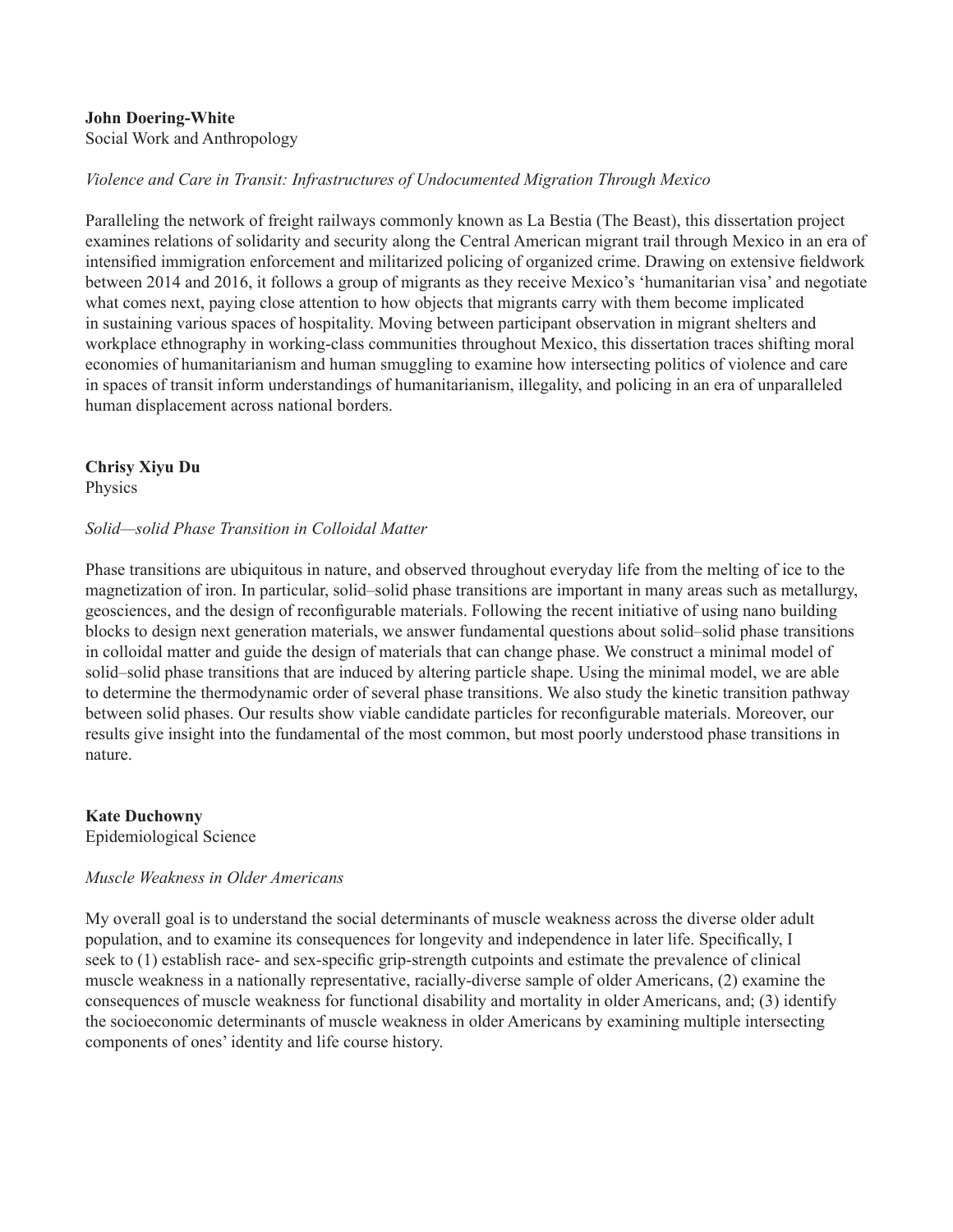# **James Erbaugh**

Resource Policy and Behavior

*The impact of forest landscapes on Indonesian villages: Studying socio-ecological outcomes and forest landscape change*

This dissertations analyzes and evaluates interactions between production and conservation forests in Indonesia to understand their impact and association with forest cover change and rural livelihoods. Though research often considers conservation and production forests separately, they can be investigated in tandem across forest landscapes to promote economic and ecological sustainability of forest management. This research contributes extended forest-related policy content analysis, longitudinal data analysis of development and forest cover change across over 60,000 villages from 2000 to 2014, and site-specific survey analysis of over 1,300 forest proximate households in Kerinci, Sumatra. Using this mixed-methods approach to examine the rules, outcomes, and processes that unite multi-purpose forest landscapes and the communities that rely on them, this dissertation advances the study of socio-ecological forest systems in Indonesia and provides a framework for future research that investigates longitudinal, multi-faceted environmental issues.

# **Yuchen Fan**

Pharmaceutical Sciences

#### *Exploiting Immunogenic Cell Death for Cancer Immunotherapy*

Whole-cell cancer vaccines may induce anti-tumor immune responses; however, they are subjected to suboptimal efficacy and cumbersome ex vivo manipulations. Certain anthracyclines have been shown to promote immunogenic cell death (ICD) of tumor cells, thereby inducing anti-tumor immune responses. I hypothesize that tumor cells induced to undergo ICD and engineered for release of immunostimulatory agents, such as Tolllike receptor (TLR) agonists, will elicit potent anti-tumor immunity as a new form of cancer immunotherapy. Using the murine B16 melanoma model, I have shown that mitoxantrone-treated tumor cells underwent ICD and recruited dendritic cells. Co-delivery of immunogenically dying tumor cells with CpG-loaded hybrid nanoparticles further improved antigen presentation in vitro and elicited potent CD8+ T-cell immune responses in vivo. I propose to perform more detailed immunological analyses in vivo and evaluate the therapeutic potential of my strategy as a new form of immunotherapy against tumor metastasis and relapse.

# **Jared Ferguson**

Applied Physics

#### *Bridging scales in weather and climate modeling with adaptive mesh refinement*

Complex multi-scale atmospheric phenomena like tropical cyclones challenge conventional weather and climate models, which use relatively coarse uniform-grid resolutions to cope with computational costs. Adaptive Mesh Refinement (AMR) techniques mitigate these challenges. They dynamically place high-resolution grids over salient features, thus providing sufficient local resolution while limiting the computational burden. This thesis explores the development of AMR within a new nonhydrostatic, finite-volume dynamical core and demonstrates its effectiveness in improving model accuracy and its ability to resolve multi-scale features. The AMR dynamical core is implemented in a hierarchy of models of increasing complexity, from an idealized 2D shallow-water configuration to the nonhydrostatic 3D equation set with subgrid-scale parameterizations schemes. The research explores effective refinement practices and assesses the benefits achieved with increased dynamic refinement. It is shown that AMR is a powerful modeling approach that bridges the resolution gap for extreme weather events.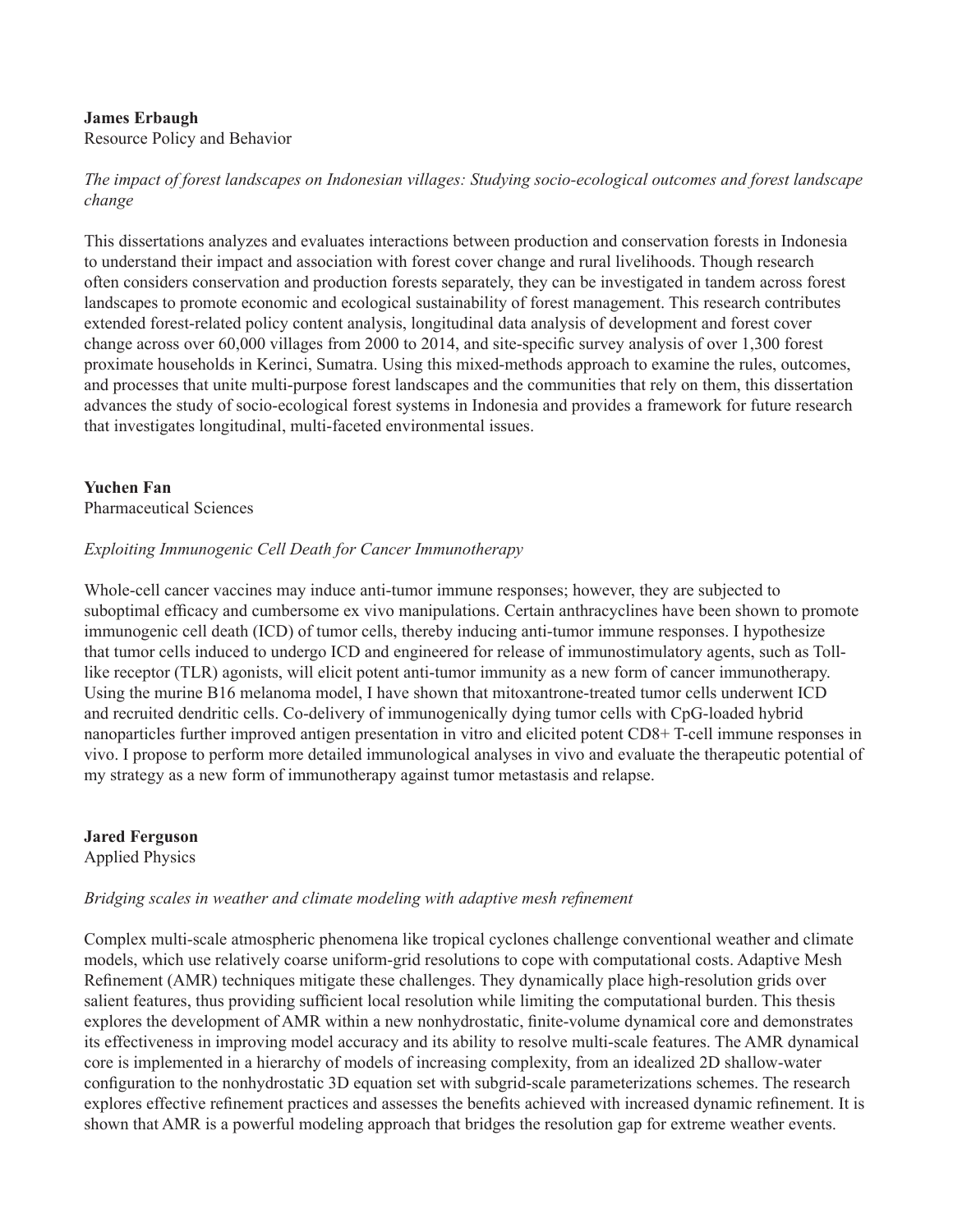#### **Ludmila Ferrari**

Romance Languages and Literatures

*The Architectonics of "De-Grounding": The Violent Foundations of Modern Dwelling in Latin America*

Through analysis of the rise and demise of foundational projects in Latin America, my dissertation explores conditions and limits of dwelling within the historical materiality of violence. In order to analyze these dynamics, my research develops the notion of degrounding, a principle for comprehending the intimate correlation between ground (simultaneously: land, reason, and foundation), violence and dwelling.

Throughout its four chapters, my dissertation integrates art, architecture, urban studies and philosophy to offer an interdisciplinary analysis of the problems of degrounding and dwelling in three foundational projects: the institution and destruction of the Jesuit "reductions" in colonial Paraguay (1607-1767); the hyper-modern construction of Brasilia in 1956; and La Escombrera (2001-2015), a urban mass grave in a rubble heap in Medellin, Colombia. Finally, the conclusion reexamines my twofold question in the realm of art, considering Gordon Matta-Clark's architectonic perforations as sites where the aesthetic experience of a groundless dwelling is possible.

# **Romain Fiévet**

Aerospace Engineering

#### *The Physics of Supersonic Aircraft Engines*

In the aerospace world, supersonic aircrafts have a special place in research due to their transformative potential: The ability to travel at speeds greater than that of sound will vastly alter the global movement of people and goods, significantly impacting the scope of civilization. A typical example is to be able to travel from Beijing to New York in less than a few hours, or cross North America in under an hour. At the heart of such supersonic aircrafts is the dual-mode scramjet engine - supersonic combustion ramjet engine - which processes fuel and air to generate propulsive thrust required for such high speed flight. The purpose of this dissertation is to decipher certain fundamental physics inside such scramjets that can lead to instabilities and catastrophic failure, so that future engines are made operationally robust. In particular, the sensitivity of shock turbulent boundary layer interactions and supersonic combustion are investigated.

**Christopher Fitzpatrick** Neuroscience

#### *Neural and epigenetic mechanisms of individual variation in contextual fear learning*

The vast majority of the United States population experiences traumatic events during their lifetime, yet only a small minority develop enduring fear responses typical of posttraumatic stress disorder (PTSD). This suggests that individual differences in emotional learning play an important role in the development of PTSD. My dissertation research utilizes a Pavlovian conditioned approach (PCA) procedure to investigate individual variation in contextual fear, a potent modulator of PTSD symptoms. I have demonstrated that some rats identified using a PCA procedure (goal-trackers) display excessive fear while other rats (sign-trackers) show virtually no contextual fear learning following conditioning, which can be restored by pharmacologically increasing histone acetylation. Ongoing experiments are investigating what brain regions, genes, and histone acetylation marks underlie these differences. These results will provide a better understanding of PTSD neurobiology and may inform novel treatment strategies.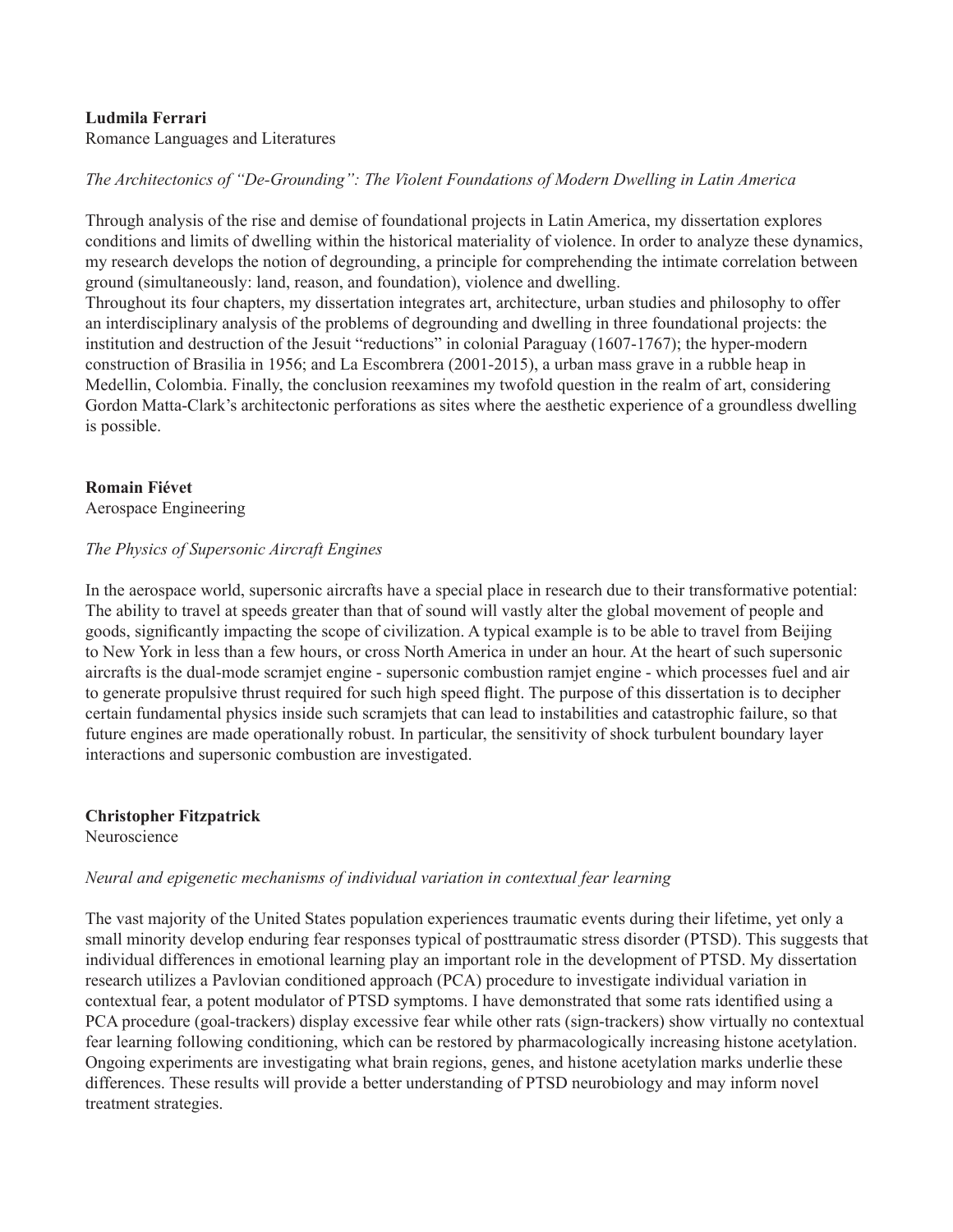# **Christopher Fort**

Slavic Languages and Literatures

*Imperial Literary Dialogue: The Transnational Dynamic in the Russian Empire and the Soviet Union (1905-1996)*

Examining the period from 1905 to 1996, this dissertation argues that Russian and non-Russian national literary canons of the Romanov Empire/Soviet Union provide opportunities to be read together as a single multinational body of literature. Taking Russian literature and Uzbek literature as its two cases, the dissertation demonstrates how common subjection to imperial, colonial, and socialist power resulted in similar aesthetics, forms, and politics in literature. Through the investigation of these similarities, the dissertation reveals how literary exchange or dialogue between national communities took place in the empires. Through its four chapters, the dissertation analyzes four historical moments: one in the Russian Empire and three in the Soviet Union. To provide a theoretical basis for reading this supranational literature, the dissertation modifies and adapts concepts from postcolonial theory to the unique circumstances of the Russian and Soviet empires.

#### **Leanna Foster**

Macromolecular Science and Engineering

#### *Combatting Bacterial Infections: Synthetic Cationic Polymers for Biofilm Prevention and Treatment*

Biofilms account for 65-80% of bacterial infections, which are often persistent with high recurrence rate. Due to the insulation of the bacteria in a matrix, traditional antibiotics are ineffective treatments, and engineered surfaces that prevent biofilm formation have short lifetimes under physiological conditions. To address the unmet need for an innovative anti-biofilm treatment, my dissertation focuses on the development of new polymeric materials that can prevent or treat bacterial biofilms. One approach utilizes cationic polymers to prevent initial bacteria attachment to surfaces by sequestering bacteria in solution. This approach can be improved by including hydrophilic, charge-neutral segments in the polymer to create a barrier surrounding planktonic bacteria for adhesion prevention. In an effort to develop new anti-biofilm agents, antimicrobial polymer-nanoparticles have been synthesized to treat both planktonic and biofilm bacteria without contributing to antibiotic-resistance. These approaches will significantly contribute to the future prevention and treatment of biofilm related bacteria infections.

# **David Giles**

Immunology

# *Distinct myeloid cell subsets with divergent pathogenic or protective functions in the central nervous system in an animal model of multiple sclerosis*

Multiple sclerosis (MS) is a debilitating disorder of the central nervous system (CNS) caused by inflammation and subsequent demyelination and axonopathy in the brain, spinal cord, and optic nerves. Many current therapies function by limiting inflammatory cell access to the CNS; however, there is growing evidence that immune cells may not only be pathogenic but may also play regulatory and pro-regenerative roles. It is critical, therefore, to distinguish these pathogenic and protective subsets in the development of safer, more effective therapies for MS. Myeloid cells, such as macrophages and dendritic cells, are a major component of the immune cell infiltrate in the CNS during MS and in the animal model experimental autoimmune encephalomyelitis (EAE). Using this model, we define pathogenic and protective myeloid cell subsets with distinct expression phenotypes and divergent functions in disease.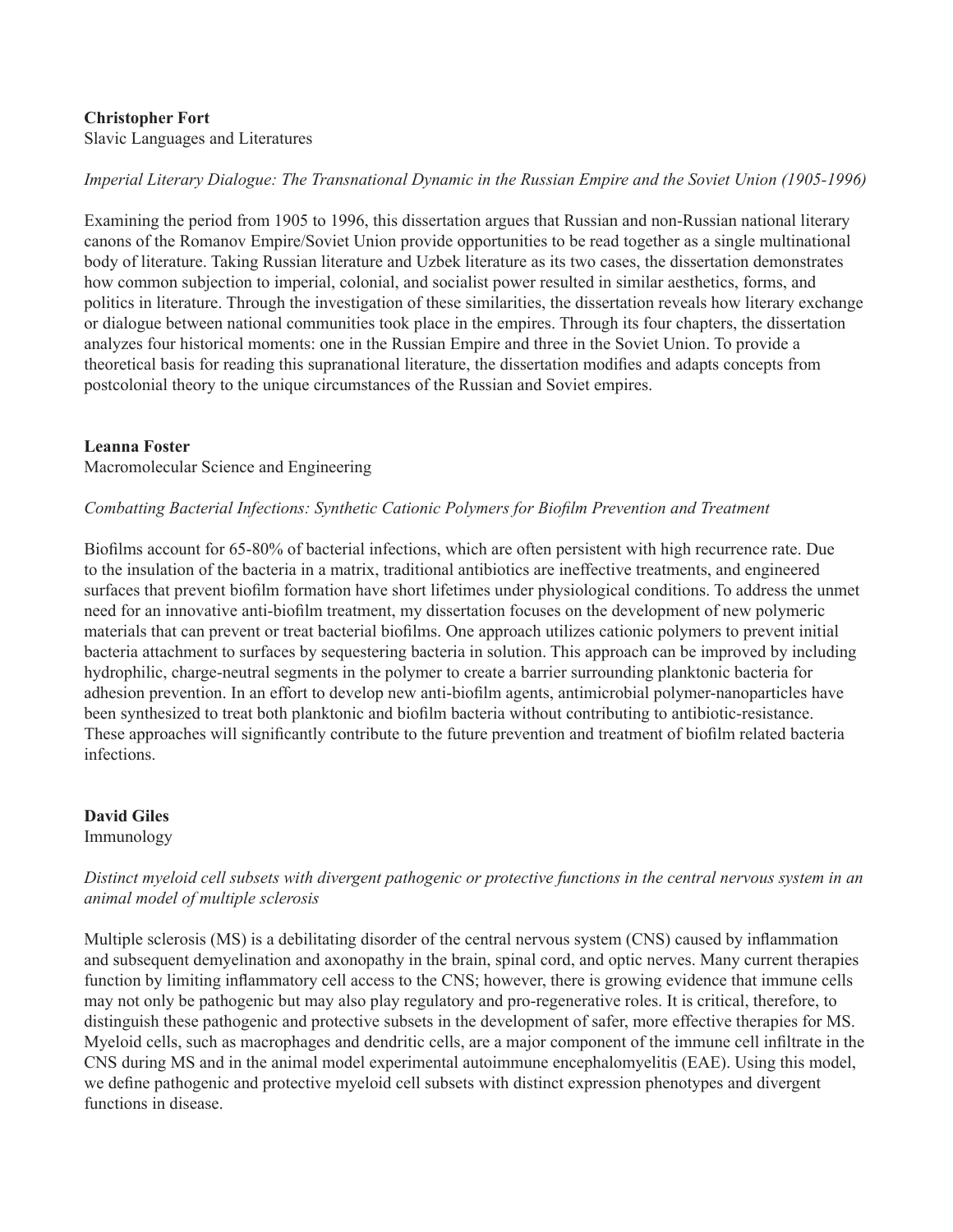# **Heather Goetsch** Environmental Engineering

# *Assessing microbial risks through production of urine-derived fertilizers*

Urine diversion and the development of urine-derived fertilizers can provide several environmental benefits. Before these benefits can be realized, risks of contaminants found in urine to be used as fertilizer must be evaluated. Polyomavirus, a virus found in urine at high gene copy levels, loses infectivity quickly, yet its DNA lasts much longer in stored urine. The risk of additional genomic material found in urine, including antibiotic resistance genes (ARGs), is also evaluated in production of urine-derived fertilizers. Finally the presence and infective state of polyomavirus and ARGs in urine-derived fertilizers are compared to other wastewater treatment byproducts such as biosolids. This comparison is necessary for communication of risks of a novel sustainable nutrient product to aid in its adoption and public acceptance.

# **Sharon Grim**

Earth and Environmental Sciences

# *Genomic and ecological investigations of modern anoxygenic photosynthetic cyanobacteria, and implications for Earth's oxygenation*

For billions of years, cyanobacteria have transformed Earth through oxygenic photosynthesis. However, cyanobacteria can also perform photosynthesis without producing oxygen; this form of photosynthesis ("anoxygenic") was critical to Earth's chemical and biological evolution but is understudied in modern ecosystems. This dissertation used molecular and ecological techniques to investigate modern anoxygenic cyanobacteria. Genomic analysis of Geitlerinema sp. PCC 9228, an anoxygenic cyanobacterium, revealed numerous adaptations to low-oxygen and sulfidic conditions, which were prevalent for much of Earth's history. An ecological study of Middle Island Sinkhole microbial mats, a modern analog of ancient ecosystems, revealed (i) light-dependent seasonality in abundances of two cyanobacterial groups and (ii) variation in abundance of light harvesting proteins. These results suggest that shifts in cyanobacterial community structure and light availability influence oxygen production. This research provides insights into the genetics and ecology of anoxygenic cyanobacteria, and a foundation for understanding their role in ancient ecosystems.

**Yaakov Herskovitz** Near Eastern Studies

# *Linguistic Limbo – Writing and Rewriting in Hebrew and Yiddish*

My dissertation offers a new way of understanding Jewish bilingualism, namely Hebrew-Yiddish literary bilingualism. Focusing on four writers who wrote prose extensively, in both Yiddish and Hebrew, my project explores one of the most significant yet understudied phenomenon in Jewish literature. These writers wrote bilingual literature in a time where there was a demand for monolingualization of Jewish culture; The first half of the 20th century was wrought with dramatic change, with the rise of Zionism and World War I being key factors in a changing cultural environment. The writers I discuss worked against cultural trends to offer a complex vision for literature which was translingual, self-translated and innovative. The four refused to choose one Jewish language or another, but rather fluctuated and oscillated between the two, using their bilingual production as a springboard for creativity and poetic innovation.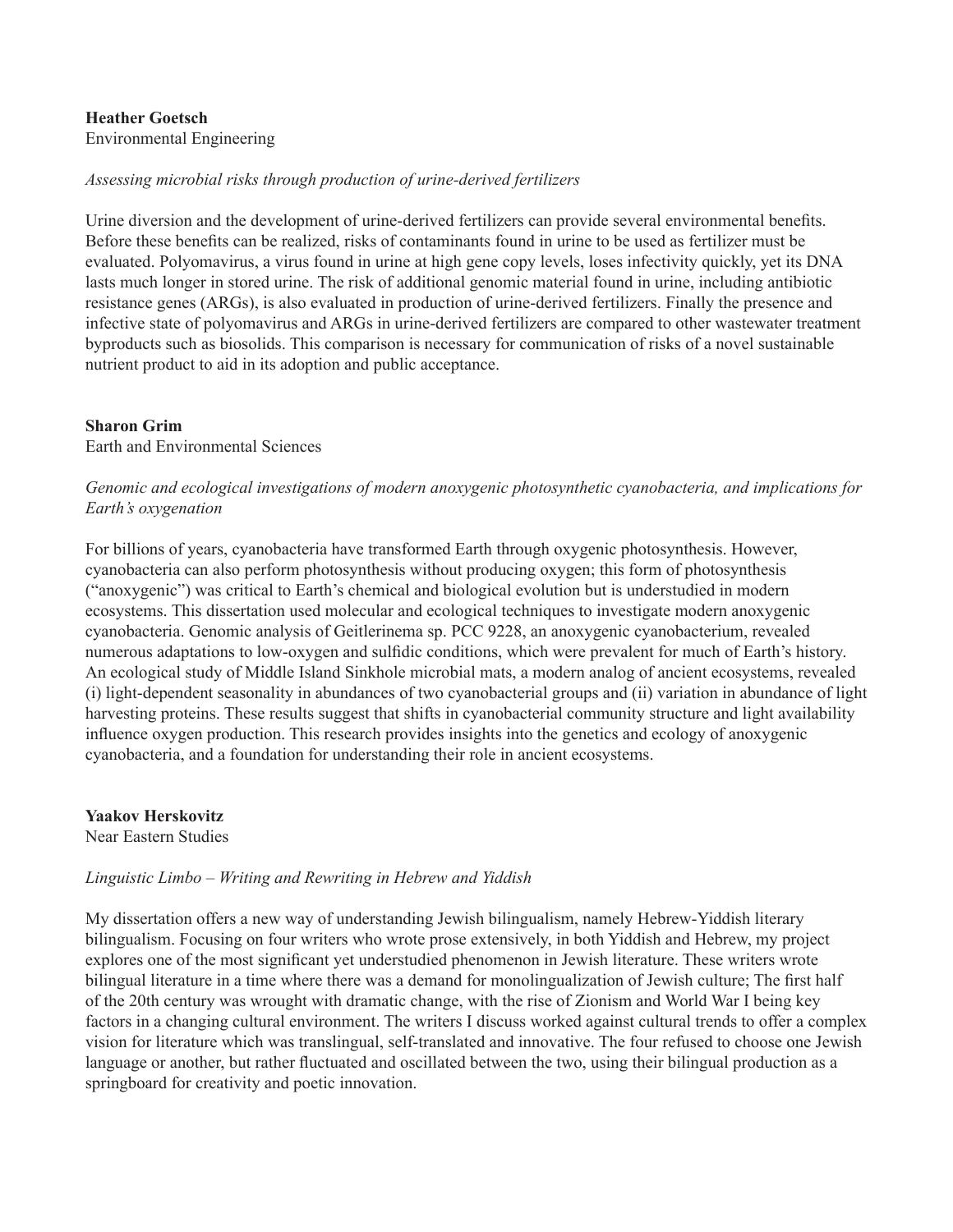# **David Hietala**

Chemical Engineering

*The effects of reaction conditions and feedstock characteristics on the hydrothermal liquefaction of microalgae: Experimental observations and quantitative kinetic model*

This dissertation elucidates and models the reaction kinetics for biocrude (a biofuel precursor) and co-product formation from the hydrothermal liquefaction (HTL) of microalgae. Algal polycultures demonstrated trade-offs between biocrude production and quality compared to the most productive monoculture. Temperature profile measurements enabled experimentally observing and modeling short reaction times, clearly highlighting the region of product formation kinetics. A meticulous follow-up study expanded the kinetic dataset to include different algal species, varying biochemical compositions, and additional initial concentrations. This dataset informed the development of a quantitative kinetic model for product formation and composition evolution encompassing a broad range of temperatures, times, concentrations, and biochemical compositions. This model will provide direction beyond empirically testing individual reaction conditions and facilitate the design of largescale biorefineries.

# **Trever Hines**

Earth and Environmental Sciences

*Transient ground deformation in tectonically active regions and implications for the mechanical behavior of the crust and upper mantle*

Transient ground deformation is any geodetically observable deviation from the steady rate of deformation associated with plate tectonics. The physical mechanisms driving transient deformation are not always easily discernible, and potential mechanisms include slow slip on a fault, viscous flow in the lower crust or upper mantle, volcanism, as well as seasonal and anthropogenic effects. When mechanism can be ruled out through careful and methodical analysis, we can begin to glean insight into the mechanical behavior of the lithosphere. This information has direct relevance for assessing seismic hazard. In this dissertation I present novel techniques for identifying transient ground deformation from geodetic data, and I present a method for inferring its driving mechanisms. I focus on transient deformation in southern California following the 2010 El Mayor-Cucapah earthquake and transient deformation associated with slow slip events in the Pacific Northwest.

**Tiffany Jantz**

Psychology

#### *Valuing a memory: Individual difference and task effects on value directed remembering*

Given the daily barrage of information, how do we determine what to remember versus what to forget? Presumably we prioritize important information; however, when and how we use such strategies remain unknown. My dissertation investigates these questions under simulated conditions where importance is determined by point values of studied items. My experimental tasks examine how item value affects memory and whether these effects are influenced by differences in working memory capacity (WMC). One line of experiments tests the hypothesis that people rely more on value when conditions are uncertain. For example, even in lists of only three words high value items are prioritized if list length is unpredictable. Another line tests the hypothesis that people with poorer memory rely more on value. Accordingly, people with lower WMC should show stronger value-directed memory than those with higher capacity. This research can advance learning strategies, personalized study skills, and agespecific memory interventions.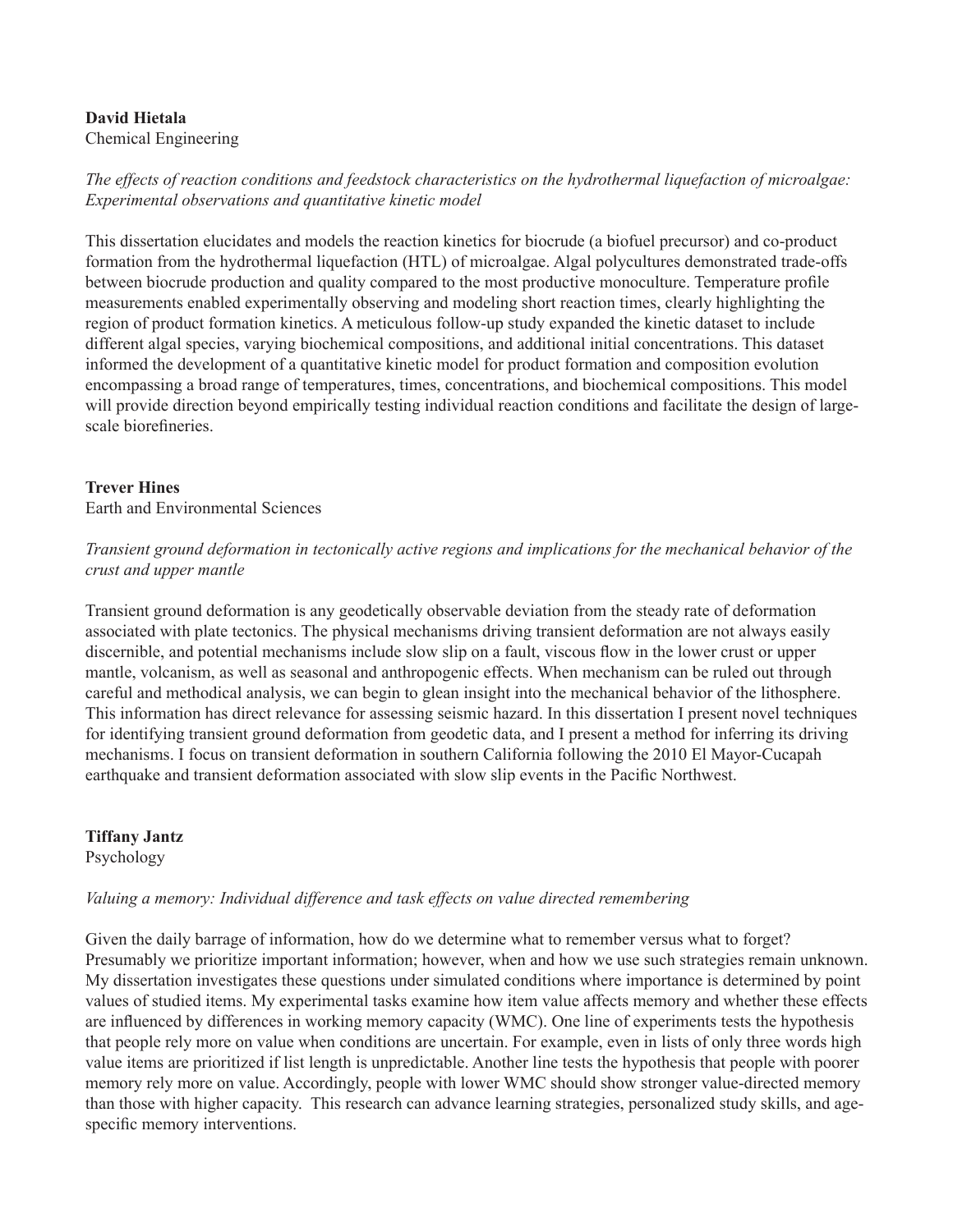#### **Zoe Johnson King** Philosophy

# *Trying to Act Rightly*

My research focuses on the moral evaluation of people's motivations; I am interested in the question of what kinds of motivations make someone a good person. A popular view in Philosophy is that good people are motivated by the things that make actions morally right. For example, this view entails that a Black Lives Matter protester can be a good person if she is motivated to engage in protest by the thought that it will bring about equality, or justice, since these are the things that make it morally right to engage in protest. But this popular view entails that the protester cannot be a good person if she engages in protest because it is morally right. I think that this is a serious mistake. I develop the view that it is good to be explicitly committed to acting rightly and motivated by the moral rightness of one's actions.

**Evgeny Kagan** Business Administration

#### *Behavioral aspects of managing innovation*

Innovation and product development have been studied extensively in operations management and economics, focusing mainly on firm behavior and aggregate market outcomes. In this thesis I argue that studying individual behavior and inter-team dynamics is equally important and that behavioral factors may affect the appropriateness of managerial and policy recommendations in innovation contexts. I examine three questions central to many collaborative innovation efforts: how to divide scarce time between innovation activities, how to align incentives of team members working on a highly uncertain project and how to find a market for a technological invention. The analysis presented shows that externally imposed product development schedules work better than the internal ones and demonstrates how different personality types are signaled in startup ownership negotiations. These findings call into question several standard assumptions in the theoretical and empirical literatures and help derive actionable recommendations for policy and firm decision-making.

#### **Takuya Kaneko**

Cell and Developmental Biology

#### *Neuronal Activity-Dependent Development of the Nociceptive Circuit in Drosophila*

The development of the nervous system is not just hard-wired by the genome, but depends on sensory experiences and neuronal activities. My dissertation research aims to address how sensory inputs and neuronal activity contribute to the formation of functional neural networks. I have contributed to the finding that the spatial arrangement of sensory axons in the Drosophila nociceptive circuit depends on the activity levels of the neurons. Furthermore, I discovered that experience of noxious stimulation during Drosophila development adjusts the function of the nociceptive circuit without affecting other sensory modalities. My studies elucidate the mechanism that underlies this sensory-pathway-specificity. In the last part of my thesis research, I will determine whether spatially separated sensory axons connect with different types of target neurons and elucidate the role of neuronal activity in this process. This study contributes to our understanding of how nature and nurture interact to sculpt the nervous system.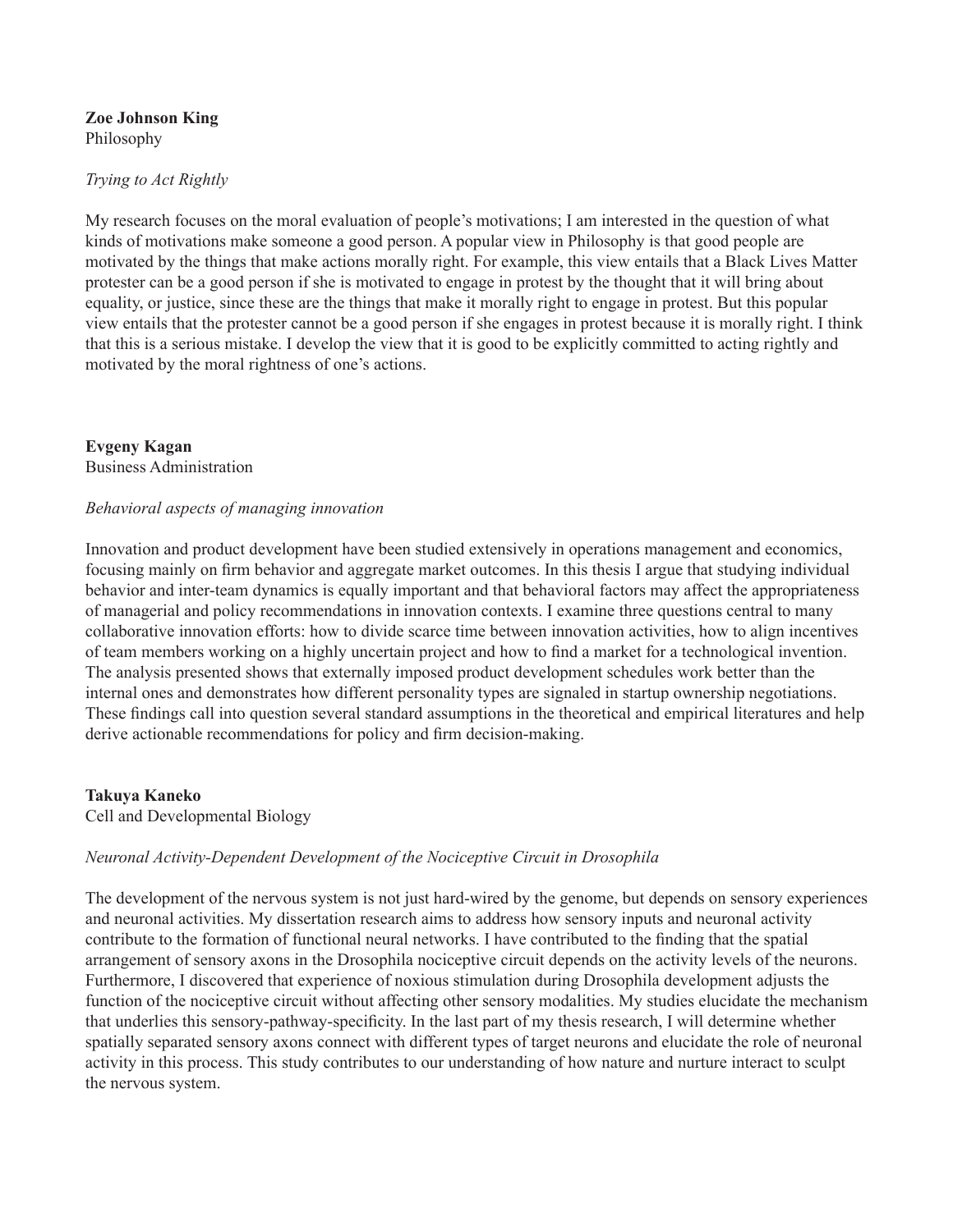# **Joss Kiely**

Architecture

*The Infrastructure of Itinerancy: Politics and Image in the Late Modern Architecture of Minoru Yamasaki, 1951-86*

Conceptually situated in the tension between the stability inherent in buildings and bodies newly set in motion by air travel, this project focuses on Detroit-based architect Minoru Yamasaki's contributions to late modern architecture resulting from the new spatial and organizational demands of foreign commerce, global diplomacy, and international travel. The project examines well-known buildings such as the World Trade Center (1971), as well as lesser-known projects such as the Dhahran Civil Air Terminal (1962). Looking beyond the infamous Pruitt-Igoe Public Housing Project, I reframe Yamasaki's contributions to the discipline, revealing how they constructed post-war America and worked to exert its national interests in a globalizing world. Combining formal analysis of buildings with an accounting of the complex interactions between the architect, private corporations, and governing bodies, this project theorizes the architectural response to the changing mandates of air travel and global capital as an infrastructure of itinerancy.

# **Ramya Kumar**

Chemical Engineering

#### *Directing Interfacial Events in Stem Cell Culture & Glycocalyx Engineering using Biomimetic Polymer Brushes*

The success of biomaterials in medicine is determined by events that transpire at the interfaces between biological entities and synthetic materials. Multifunctional polymer brushes were developed to control interfacial outcomes in two applications. Some synthetic substrates can maintain human embryonic stem cell (hESC) pluripotency in fully defined culture conditions, circumventing the need for animal-derived products in regenerative medicine. With the goal of maximizing hESC self-renewal rates, a property-prediction tool was developed to identify optimal poly(zwitterionic) brush attributes. The glycocalyx is a brushy carbohydrate-rich biointerface that functions as a gatekeeper, defending our cells from viral attachment and eventual infection. Bioactive carbohydrate brushes were engineered to mimic the glycocalyx's chemical composition and sieve-like functionality. By varying brush architecture and composition, viral and biomolecular adsorption could be tuned. Using this model surface, physicochemical parameters that shape viral binding were identified, allowing us to formulate design guidelines for virus-resistant coatings.

#### **Ozan Kuru**

Communication Studies

# *Communicating Public Opinion in Post-Fact Politics: Perceptions of Public Opinion Reports, Political Polarization, and Implications for the Public-Media Relationship*

People rely on polls and other representations of public opinion in the media to update their political cognitions and behaviors. However, individuals' preexisting beliefs can color how they perceive opinion reports, and lead them to cherry-pick evidence that is congenial when presented with multiple options. Such biases result in distorted perceptions of public opinion, declining trust in journalism, and political-polarization. Moreover, in today's unprecedentedly-polarized and contentious information environment, individuals often encounter contradictory messages from digital data-journalism and numerical evidence is regularly critiqued, fact-checked, or debunked on reasonable or unreasonable grounds. In such a cacophonous context, motivational biases might amplify. Through national survey-experiments and a media content-analysis in the U.S., this dissertation examines how news-consumers' attributes, the content of opinion reports, and patterns of media coverage can trigger or mitigate biases in public perceptions. I discuss implications for trust in journalism and polarization, offer tangible journalistic remedies, and test their effectiveness.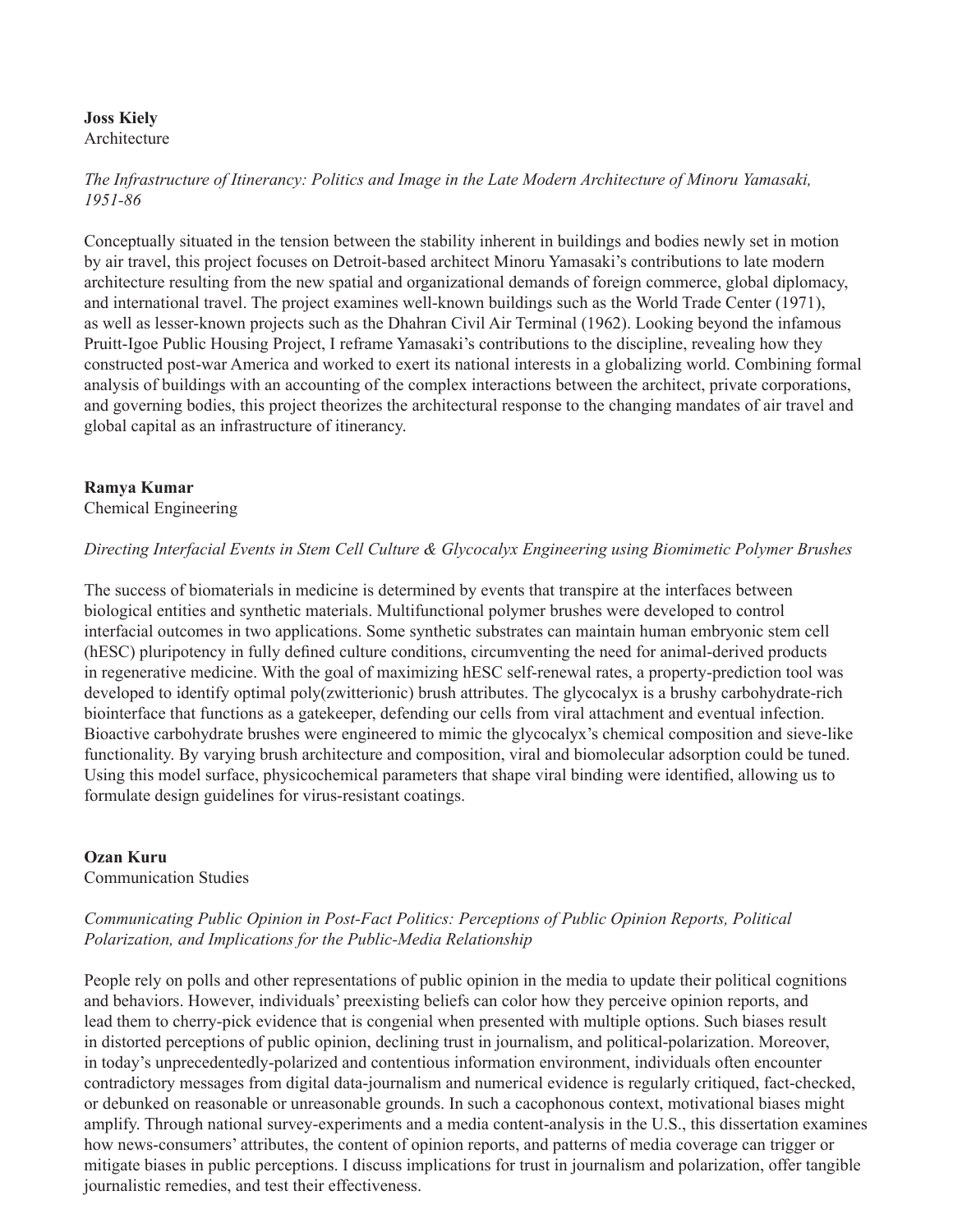# **Christina LaRose**

English and Women's Studies

# *Arab American Women's Poetry: Violence and Boundaries in the Levantine Diaspora*

What can poetry, as an artistic resource through which we try to understand humanity, tell us about the problem of violence in the Arab region? This dissertation seeks to answer this question by analyzing the poetry of women who were displaced from the Levantine region (Syria, Lebanon, Jordan, Palestine, Egypt, and Iraq) and who live in the United States. I focus on poets from the Levant because this is the location from which Arab emigration began and the place from which most Arab Americans trace their ancestry. Through poetry, women of Arab descent illuminate the causes of violence in this region and proffer solutions. I explore how these poets address several upheavals in the Levantine region: the collapse of the Ottoman Empire after WWI, French and British colonial interventions, the Israeli-Palestinian conflict, the Lebanese Civil War, the Gulf War (1990-91), and the 2003 U.S.-led war in Iraq following the September 11, 2001 terrorist attacks.

**Tina Le** History of Art

# *Spoiling the Senses: Philippine Conceptualism Under Marcos Martial Law*

Following Ferdinand Marcos' declaration of martial law in 1972 to the end of his regime in 1986, over half of presidential issuances had immediate bearing on the relationship between the arts and the state in the Philippines. My dissertation explores how 1970s conceptual art challenged the Marcoses' authoritarianism with acts of visual, aural, and tactile disruption. While works by these artists were dismissed as complicit with the regime and too abstract or illegible to a local audience, I counter that visible symbols and images of dissent were often employed by authoritarian regimes to justify the need for consolidated power. Through analysis of art and performances by Jose Maceda, Roberto Chabet, the artist collective Shop 6, and Luis "Junyee" Yee, Jr., the dissertation reveals how these seemingly politically innocuous artworks demonstrate the importance of resistance as an unstable category that manifests in elastic and uncertain forms.

#### **Sang Won Lee**

Computer Science and Engineering

#### *Facilitating Collaborative Creation of Complex Artifacts*

Collaborative systems and crowdsourcing provide a scalable solution to the problems that cannot be easily automated with artificial intelligence. However, its applications are limited to the well-defined problems that can be decomposed into a set of microtasks. For such complex tasks, the collaborative problem-solving process is essential to make the process agile and iterative. My dissertation seeks to understand how we can coordinate collaboration among users and crowd workers, especially for complex tasks that require creativity and involve a continuous, open-ended process. The contribution of this work will be methods and tools that facilitate real-time collaboration in computational systems. Also, we aim to involve non-expert crowd workers in the collaborative process coordinated by the system to engage a more general audience for various purposes. We validate our study by developing a number of interactive systems in various domains; performing arts, programming, writing, and design, supporting creative collaboration at scale.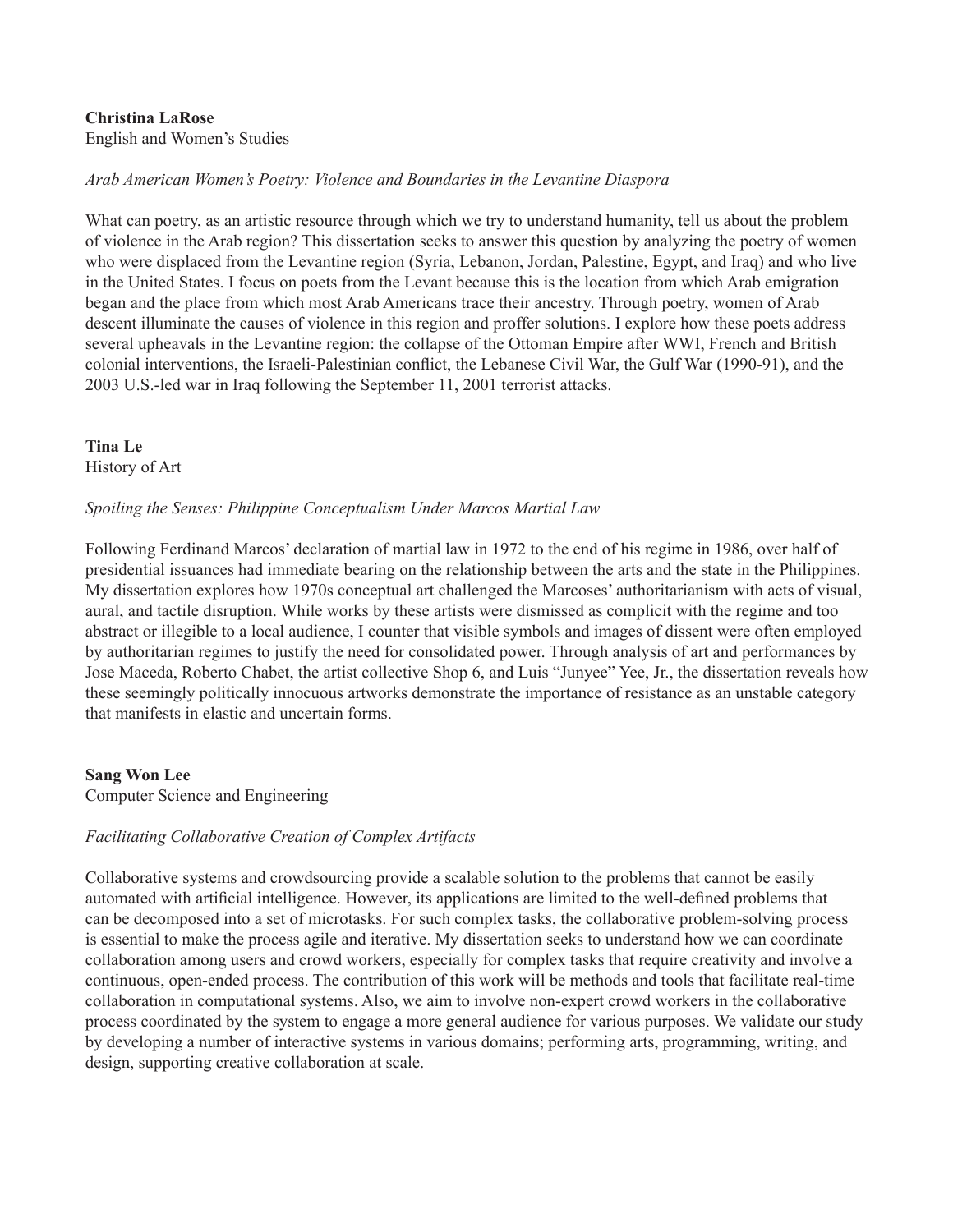#### **Jihang Lee** Materials Science and Engineering

# *Materials and Device Optimization of Transition Metal Oxides-based Memristors*

Memristive devices (memristors) showing resistive switching have been the subject of intense research due to their enormous potential for next-generation nonvolatile memory, logic, and neuromorphic computing applications. This thesis presents a comprehensive study on the fundamental understanding on physical mechanism and the optimization of materials and device structures with theoretical calculations and experimental engineering. First, I investigate the formation and interaction of oxygen vacancies in amorphous Ta2O5, an important resistive switching material, using first-principles calculations. The results uncover the charge-transition processes involved in during resistive switching in oxide-based memristors. Next, I develop novel structure including engineered nanoporous graphene to control the internal ionic transport and redox reaction processes at the atomic level, leading to improved device performance. Last, I employ new high-entropy oxides as switching layers to achieve desirable characteristics of resistive switching behavior with additional degrees of controllability.

# **Erin Lynch**

Earth and Environmental Science

# *Geofluids and mountain building: Integrated isotopic studies of deformed, clay-rich rocks*

Hypotheses on the origins of geofluids in Earth's crust are numerous and conflicting, ranging from the release of volatiles from magmatic and metamorphic bodies to the infiltration of surface waters. By looking at the isotopic signatures preserved in secondary clay minerals, this dissertation explores the origin of fluids in mountain belts. Hydrogen, oxygen, and mercury isotopes are used to examine the provenance of deformational fluids; 40Ar/39Ardating is used to constrain the timing of deformation. Chapter 1 shows that ancient meteoric fluids dominate Basin and Range crust. Chapter 2 shows that fault rock fluids of the Argentine Precordillera preserve Miocene climate in Central South America. Chapters 3 and 4 combine isotopic methods to examine fluid involvement in the Sevier and Appalachian fold-and-thrust belts of North America. Chapter 5 develops the novel application of mercury isotopes to crustal deformation studies.

**Meera Mahadevan Economics** 

#### *Essays on Public Infrastructure Provisioning and Economic Decision Making in Developing Economies*

My dissertation is focused on two crucial issues that face developing economies – how consumers and firms respond to the provision and quality of energy infrastructure such as electricity; and how major life transitions affect decision-making and behavior amongst the poor and unemployed. Specifically, I study how electricity sector reforms in India, geared towards greater efficiency, affected the manufacturing sector. I find surprising results indicating that the final structure of the distribution network in a state – whether a single entity or multiple distribution companies – is significant in determining whether these reforms are beneficial. I am currently working on another paper that examines how consumers percieve and respond to electricity prices, and what this implies about how electricity tariffs should be designed to elicit certain behaviors. My other work, with Catalina Franco, studies how transitioning from student life at a large public university in Colombia, to working can affect economic decision making.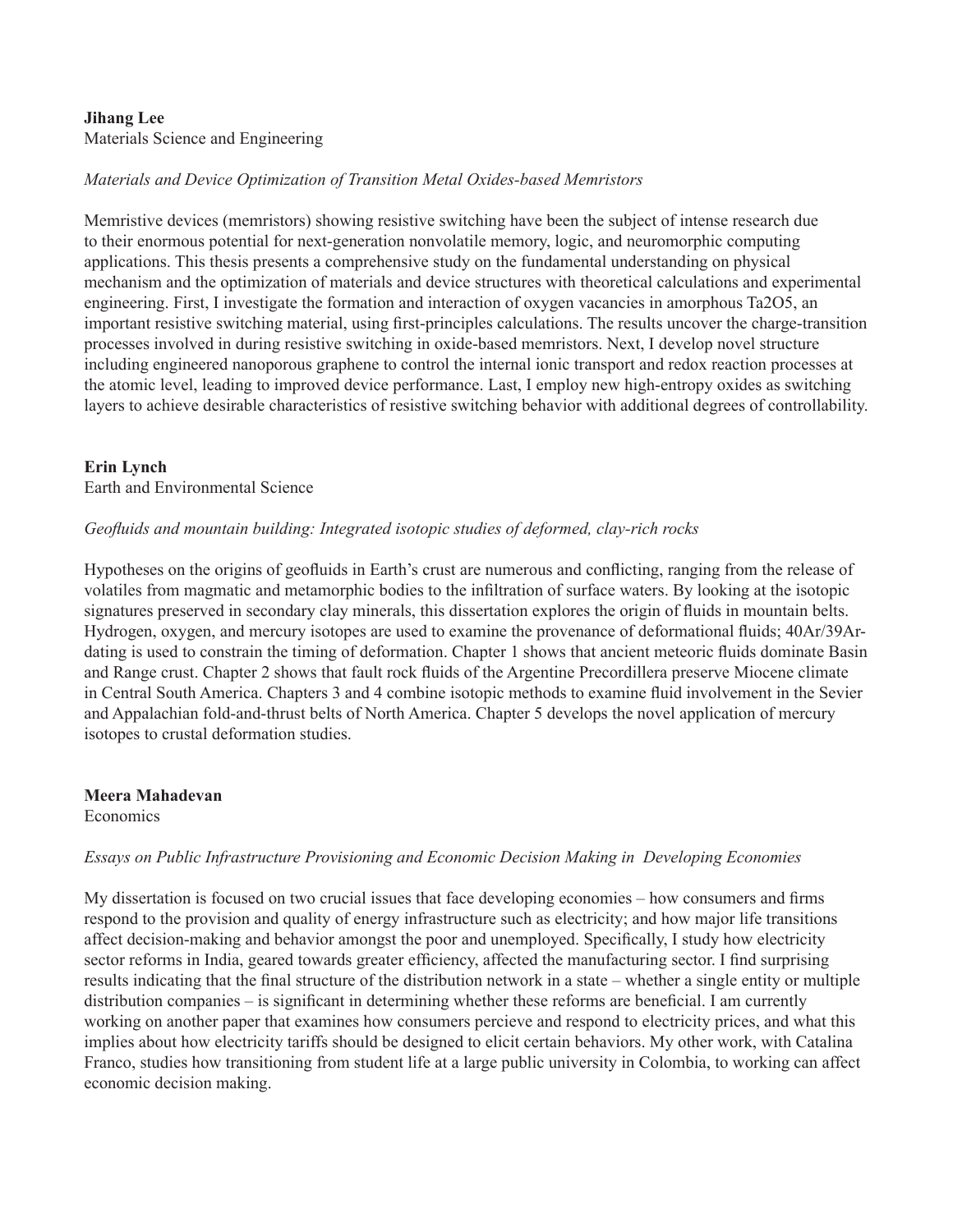# **Bharadwaj Mantha**

Civil and Environmental Engineering

# *Enabling Data-Driven Online Simulation Through Real-Time Multi-Sensory Robotic Data Collection and Fusion*

Buildings account for about 40% of the total energy consumption in U.S. Building managers need to routinely retrofit or retro-commission the existing buildings to improve their energy performance. For making informed decisions, scientific investigation of the data at floor and room level granularity is required. Such data is typically gathered with the help of wired and/or wireless sensors already installed in new buildings or by instrumenting such sensors networks in existing buildings. This is time-consuming, infeasible, cost-prohibitive, and may often result in lack of critical actionable information. Therefore, my research will primarily focus on 1) Using autonomous mobile indoor robots for gathering critical actionable building information in real-time, 2) Developing agent based models for modelling, designing, and simulating the interaction of the autonomous 'agents' (robots), 3) Formulating different data fusion techniques in order to utilize the asynchronous sensory data (gathered by several robots) for further simulation analysis and subsequent decision-making

#### **John McCrone**

Microbiology and Immunology

#### *The dynamics of intrahost influenza evolution*

Influenza diversity has been well characterized at the global scale. However, the factors that influence evolution within and between hosts are poorly understood. We have addressed this knowledge gap by investigating the diversity in patient-derived samples from two vaccinated cohorts. In the first, we compared influenza diversity from vaccinated and unvaccinated individuals enrolled in the FLUVACS study, the last randomized, placebo controlled trial of influenza vaccine efficacy. Surprisingly, we found that vaccination does not impact intrahost influenza diversity. In the second, we quantified the shared diversity in longitudinal samples and transmission pairs from a household cohort (HIVE) of over 250 families of 4 or more. Our data show that the intrahost populations of influenza are characterized by rapid turnover and that rare variants are rarely transmitted to new hosts. Together these findings suggest that at the local scale influenza evolution is driven by random drift and not natural selection.

#### **Selin Merdan**

Industrial and Operations Engineering

# *Optimization and Statistical Learning Methods for Design of Diagnostic Test Protocols for Early Detection of Chronic Diseases*

Early detection can lower the burden of the disease on the patient, prolong the survival, as well as reduce the economic burden of chronic diseases --- the leading cause of mortality in the United States. Molecular biomarkers and radiologic imaging tests offer the potential for early diagnosis of chronic diseases. These advances have resulted in multiple types of information that can be used to make clinical decisions, but how best to use these multiple sources of information is a challenging engineering problem. The questions that need to be addressed are which biomarker screening tests to choose and how best to combine them into a composite test that trades off the benefits of early disease detection with the harms from side effects of testing and cost to the health care system. In this dissertation, new optimization-based models and data-driven methods are proposed, which combine several diagnostic tests into an optimal composite test. The utility of these approaches is demonstrated in the context of prostate cancer.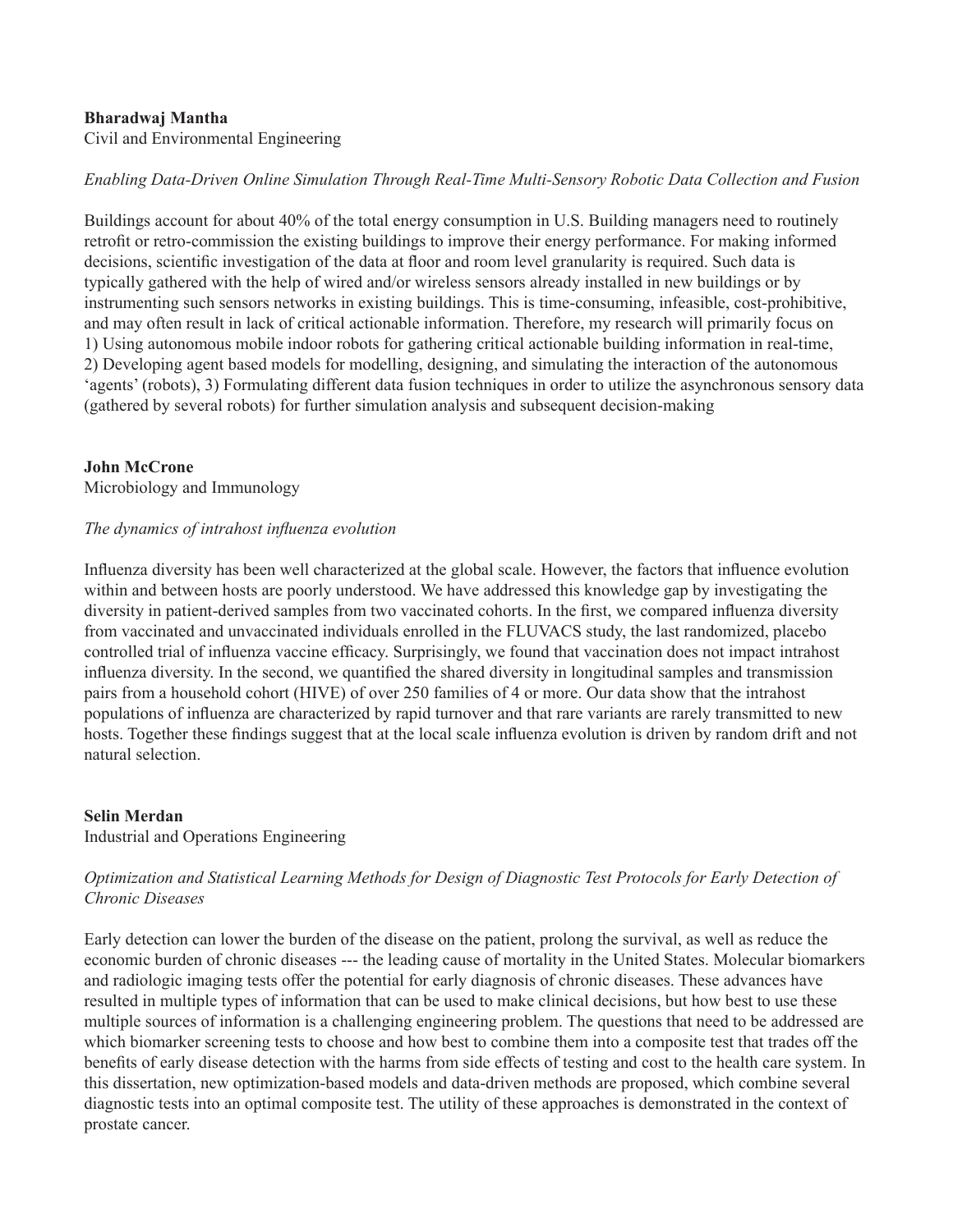#### **Chad Milando** Environmental Health Sciences

# *Exposure apportionment of ambient air pollutants among vulnerable urban residents*

Current methods for assessing and reducing exposures to ambient air pollution may not protect the health of vulnerable individuals. Exposure to emissions from large point sources, which have been successfully regulated, differs from exposure to vehicle emissions, which are increasing with global urbanization. To identify new targets for exposure reduction, the proposed research quantifies contributions from various sources to individual exposures at high spatial and temporal resolution, so called "exposure apportionment." Through exposure apportionment, source-activity pairs contributing the majority of air pollution burden among individuals can be targeted for interventions that reduce exposure. Exposure apportionment is demonstrated through a case study of vulnerable individuals in Detroit, MI. In addition, this work addresses gaps in the modeling of local pollutant sources, evaluates dispersion model predictions resulting from mobile sources, and evaluates the representativeness of national time-activity databases for individuals in selected vulnerable subpopulations.

#### **Inah Min** Education and Psychology

#### *Nurturing cultures – A cross-cultural perspective on the intersection of parenting and teaching*

Every society invests enormous resources to ensure that children grow up with the skills, knowledge, and values that will enable them to be successful. Yet cultures vary in their beliefs about what effective parenting and teaching require. This dissertation consists of three studies that use different methods to reveal cultural beliefs about teaching and learning. Study 1 uses PISA parent survey and achievement data to examine whether there are cultural differences in the kinds of parental involvement in schooling that predict children's success. Study 2 uses data-mining methods to identify cultural differences in beliefs about effective teaching and parenting as depicted in popular media. Study 3 uses an experimental approach to evaluate how students in different societies experience aspects of teaching and how those differences are reflected in their learning. Taken together, the three studies examine the broader cultural context in which these different cultural models influence student learning.

**David Morphew**

Classical Studies

# *Passionate Platonism: Plutarch on the Positive Role of Non-Rational Affects in the Good Life*

Plutarch develops a distinctive form of passionate, practical Platonism. Contrary to philosophical rivals within and outside his tradition, he argues for the centrality of emotions in ethical development and the good life. First, Plutarch sees himself as part of a unified Platonic tradition committed to critical philosophical reflection. He criticizes the Stoics, the main philosophical rival of his day, arguing that their foundational ethical theory of "appropriation" (oikeiōsis) is a form of "alienation" from our passionate nature and from others, which Plutarch considers important aspects of our moral life. Passions are ineradicable aspects of our nature and positive forces in moral development according to Plutarch. He also surprisingly defends poetry's usefulness for ethical and philosophical development against the criticisms of Plato. Finally, he acknowledges the rationality of non-human animals and the respect we owe them, while arguing that virtues require uniquely human rational capacities to be practical, moral agents.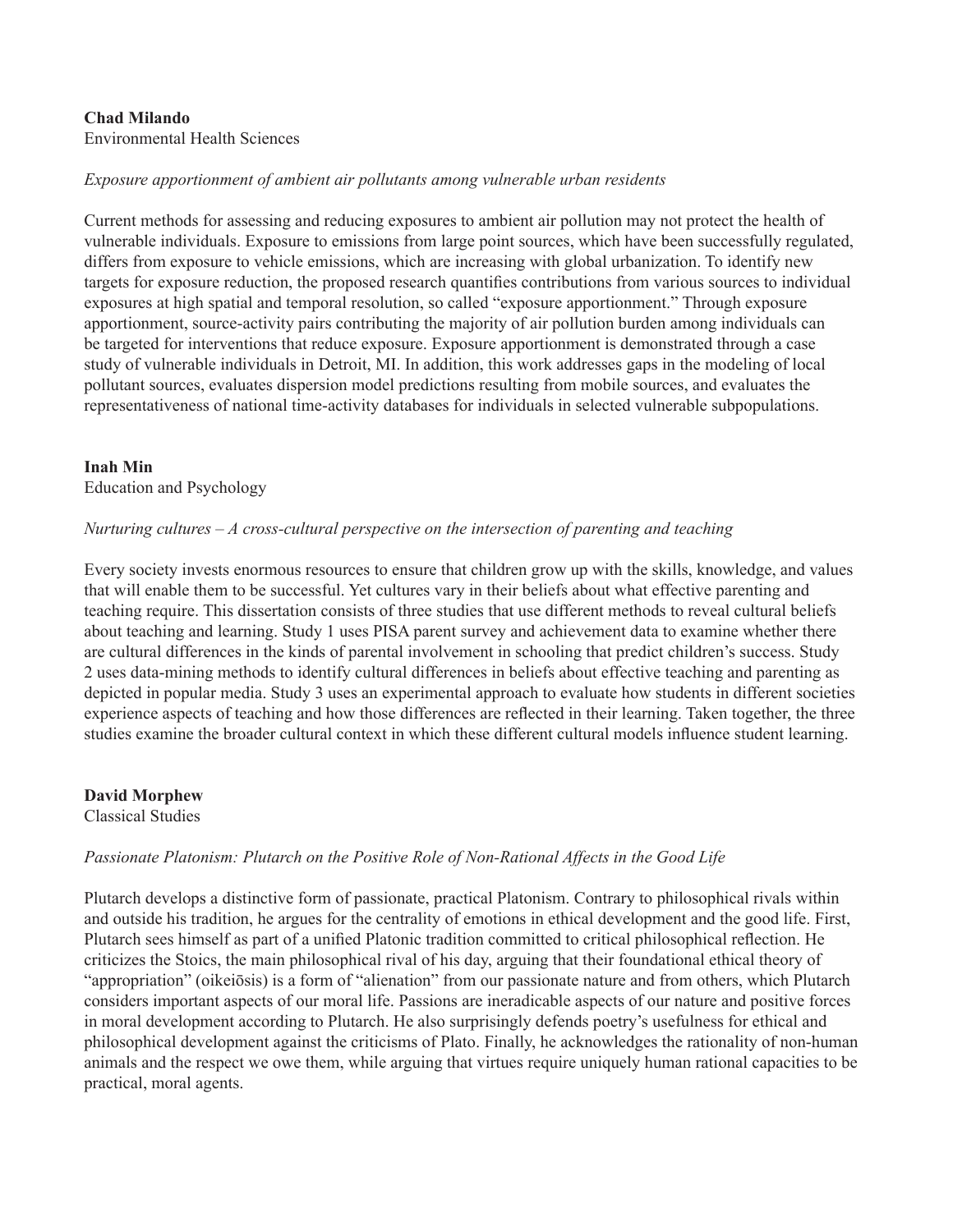#### **Roberto Mosciatti**

Romance Languages and Literatures

#### *Cynicism, Christianity and Post-Human Italian Thought*

My project, Cynicism, Christianity and Post-Human Italian Thought, unearths significant changes that have characterized Italian culture starting in the 1970s and which seem to anticipate the birth of a new Christian spirituality, one divested of metaphysical overtones. The relevance of such a new religious demeanor rests in how it would reconcile faith and reason and undermine materialistic values, while mitigating religious conflicts that have exploded after 9/11. Why would several contemporary Italian thinkers attempt to sanction lay philosophical views by engaging with sacred texts? Why should they develop secular arguments from religious postulates? I would like to answer these questions by considering the hypothesis that, due to historical and philosophical factors, contemporary Italian thought converts theological assumptions into non-religious discourses by recovering a strand of Greek Cynic thought from within the Catholic tradition.

#### **Jessica Muir**

**Physics** 

#### *Unbiasing cosmology on the largest observable scales*

One of the most exciting areas of research in cosmology is the effort to extract information about fundamental physics from observations of the universe on large scales. With the advent of increasingly large cosmological datasets (and correspondingly small statistical uncertainties), future progress in the field will fundamentally be determined by our ability to understand and account for systematic errors. In this thesis, we explore the challenges posed by systematics in two areas of active research: the separation of primordial and late-time contributions to large-angle features of the the Cosmic Microwave Background (CMB), and the use of galaxy clustering measured by the Dark Energy Survey (DES) to constrain and perform consistency checks on the properties of dark energy. In both cases, we discuss dominant systematics and present methods for controlling their impact, with an eye towards how such techniques can be extended to the analysis of data from next-generation surveys.

#### **Gopal Nataraj**

Electrical Engineering - Systems

#### *Advances in Quantitative MRI: Acquisition, Estimation, and Applications*

Magnetic resonance imaging (MRI) is a non-invasive, safe, and versatile tool that has earned widespread clinical adoption; however, MRI examinations are expensive relative to other imaging modalities. Quantitative MRI (QMRI) seeks to increase the value of MRI examinations by building targeted MRI biomarkers that measurably describe physical processes linked to the onset and progression of specific disorders. QMRI poses several challenges beyond those of anatomical MRI, including long acquisitions and challenging estimation problems. This thesis seeks to build a systematic framework towards QMRI. We borrow tools from optimization, statistics, and machine learning to design time-efficient workflows for quantifiably characterizing physical processes of interest. We apply this framework to challenging QMRI problems that are motivated by pathological studies. Our goal is to introduce tools that aid in identifying clinical tasks for which QMRI should (or should not) be part of a targeted, high-value MRI examination.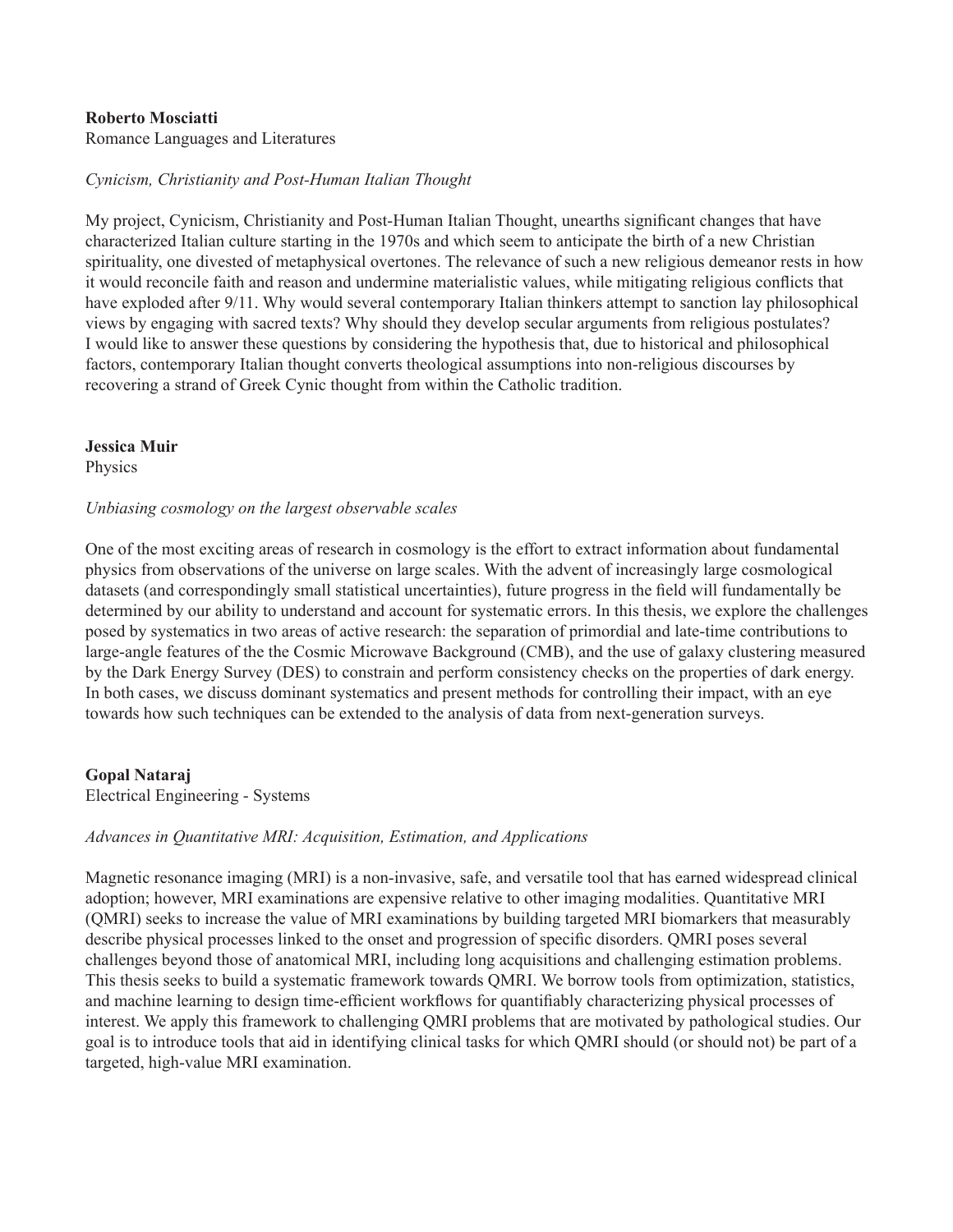#### **Alaina Neal**

Educational Studies: Foundations and Policy

# *Beyond Resilience: Exploring the school experiences of Black girls*

Drawing upon sociocultural theory, this year long ethnographic study of one predominately Black high school asks, how do schools and school officials construct and position the identities of Black girls in their school as evidenced through organization policies, practices and micro-interactions and discourses that constitute their culture. Scholarly inquiry on Black girls' experiences has been limited to examining the feminine identities that they bring into schools with them, as shaped by familial and community forces, and the institutional response to these identities. This focus has led to an under study of how schools actively construct Black feminine identities and what these constructions may mean for the young women's academic opportunities, present and future. Consequently, this dissertation will provide empirical and analytical insight into the particular mechanisms embedded within the organization and culture of schools that determine how they structure academic opportunities for Black female students via that identities they construct.

# **Kathryn O'Connor**

Kinesiology

#### *Concussion incidence, risk factors, and effects on mental health among United States service academy cadets*

There is growing concern regarding the consequences of concussions. However, much of the current literature has been cross sectional, limiting the ability to draw a causal link between concussions and future health deficits. Furthermore, studies have focused on males and only sport-related concussions. The current series of projects aims to address the natural history of concussion, recovery, and the effects of any concussion on health outcomes among male and female United States service cadets. Each participating cadet at the four service academies will complete a baseline assessment followed by post-injury assessments in the event of a diagnosed concussion. From an estimated sample of 10,000 baseline assessments and 1,000 concussions, three aims have been constructed: 1) Define concussion incidence among Service Academy Cadets; 2) Examine recovery trajectories to determine the rate of recovery relative to published literature on athletes; and 3) Prospectively examine the effects of concussion on mental health.

**David Ogden Linguistics** 

# *Positive Attitudes Through Better Comprehension: The Role of Perceptual Adaptation in Accent-Based Discrimination*

Discrimination based on language and accent, which has negative consequences in housing, employment, education, and more, serves as a "back door" to discrimination based on nationality and ethnicity (Lippi-Green, 2012). This dissertation examines cognitive forces, beyond stereotypes of social groups, that perpetuate negative attitudes towards speakers with accents that are difficult to understand. Integrating theories of social cognition and speech perception, the project builds on evidence that (1) processing effort and disfluency lead to negative speaker evaluation (Dragojevic & Giles, 2016), and (2) listeners can, over time, typically adapt to and more accurately comprehend accented speech (e.g., Baese-Berk et al., 2013). Bridging these bodies of research, two experiments test the central hypothesis that adaptation to non-native speech leads to more fluent (less effortful) processing and, in consequence, improved attitudes. A long-range broader impact of this research is to inform potential interventions against accent discrimination.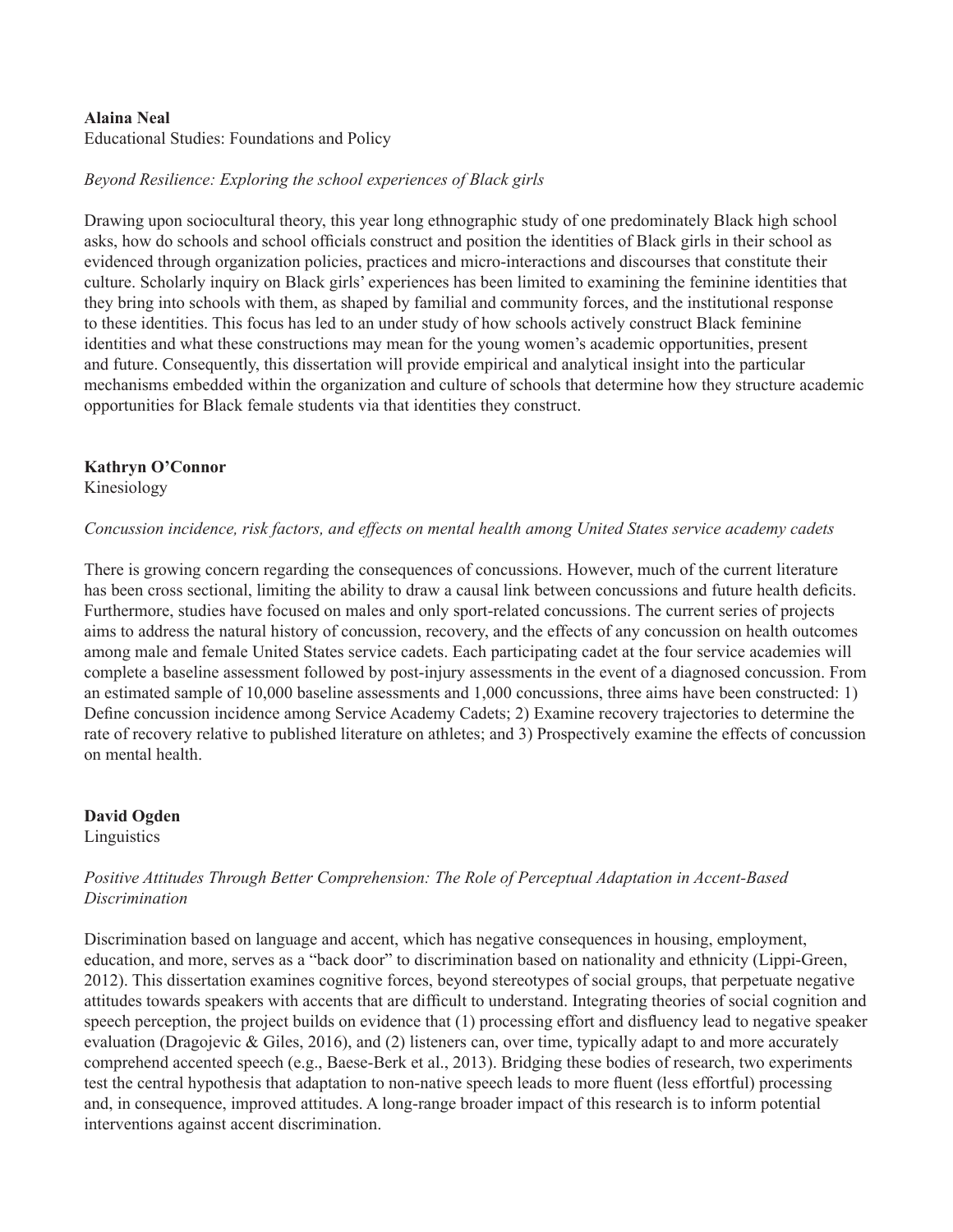# **James Roach**

Neuroscience

# *Cholinergic neuromodulation optimizes information representation, encoding, and retrieval in neural networks*

Acetylcholine (ACh) is an important neurotransmitter responsible for regulation of arousal and attention. At the cellular level, ACh regulates two critical biophysical properties of neuron by reducing the magnitude of the M-current. Reduction of the magnitude of this current recreates the reduction in spike frequency adaptation and in a shift from a type 2 to a type 1 phase-response curve observed experimentally in the presence of ACh. Using a biophysical model of a cortical network, which includes cholinergic modulation, I show that dynamic regulation of ACh is responsible for moving neural networks through three behaviorally relevant functional states. These three states correspond to periods of high attention and REM sleep (high ACh), resting state waking (moderate ACh), and NREM sleep (lowest ACh). The results of these numerical simulations show the importance of dynamic changes in neuromodulatory tone to the proper function of the brain.

# **Tay Rosenthal**

**Chemistry** 

# *Chiral Phosphoric Acids: Innovations and Application to Selective Glycosylation of Macrolides*

The research of my dissertation focuses on the development of a new method to selectively append saccharide onto biologically relevant natural products. This new method may provide an efficient route for chemists and biologists to synthesize unique analogues of sugar-appended natural products, that are otherwise difficult to access by conventional chemistry. I became particularly interested in studying the glycosylation of 6-deoxyerythronolide B (6-dEB), which is the biogenic precursor to erythromycin, a macrolide antibiotic. Previous studies with enzymatic reaction and transition metal catalysis have shown that differentiation of the hydroxyl groups on 6-dEB for selective glycosylation poses significant challenges. I applied organocatalysis using chiral phosphoric acid (CPA) as a promoter to study the glycosylation of 6-dEB. Through a rational design of CPA catalyst, I am able to achieve unprecedented regio-selectivity, where in each of the three hydroxyl groups on 6-dEB may be selectively glycosylated based on the choice of catalysts and reaction conditions.

#### **Michael Rozier**

Health Services Organization and Policy

# *When Populations Become the Patient: Mapping the New Ethics of U.S. Health Care*

Even if the Affordable Care Act (Obamacare) is amended or replaced, our health care delivery system is moving from a sick care system, focused on treating individual illness, to a health care system that emphasizes disease prevention for entire communities and values the social context of patients. Although the operational elements of reform are being studied, we must also anticipate the ethical concerns that will arise when health care organizations aim to balance treatment with prevention, and balance patients with populations. This project maps the ethics of population health by studying the \$4 billion that nonprofit hospitals spend each year on community health improvement and does so through 38 interviews, 10 focus groups, and a discrete choice experiment and survey with over 400 respondents. Patient autonomy is the dominant value in clinical medicine. This project is the first to articulate which values are shaping our new system of community-level care.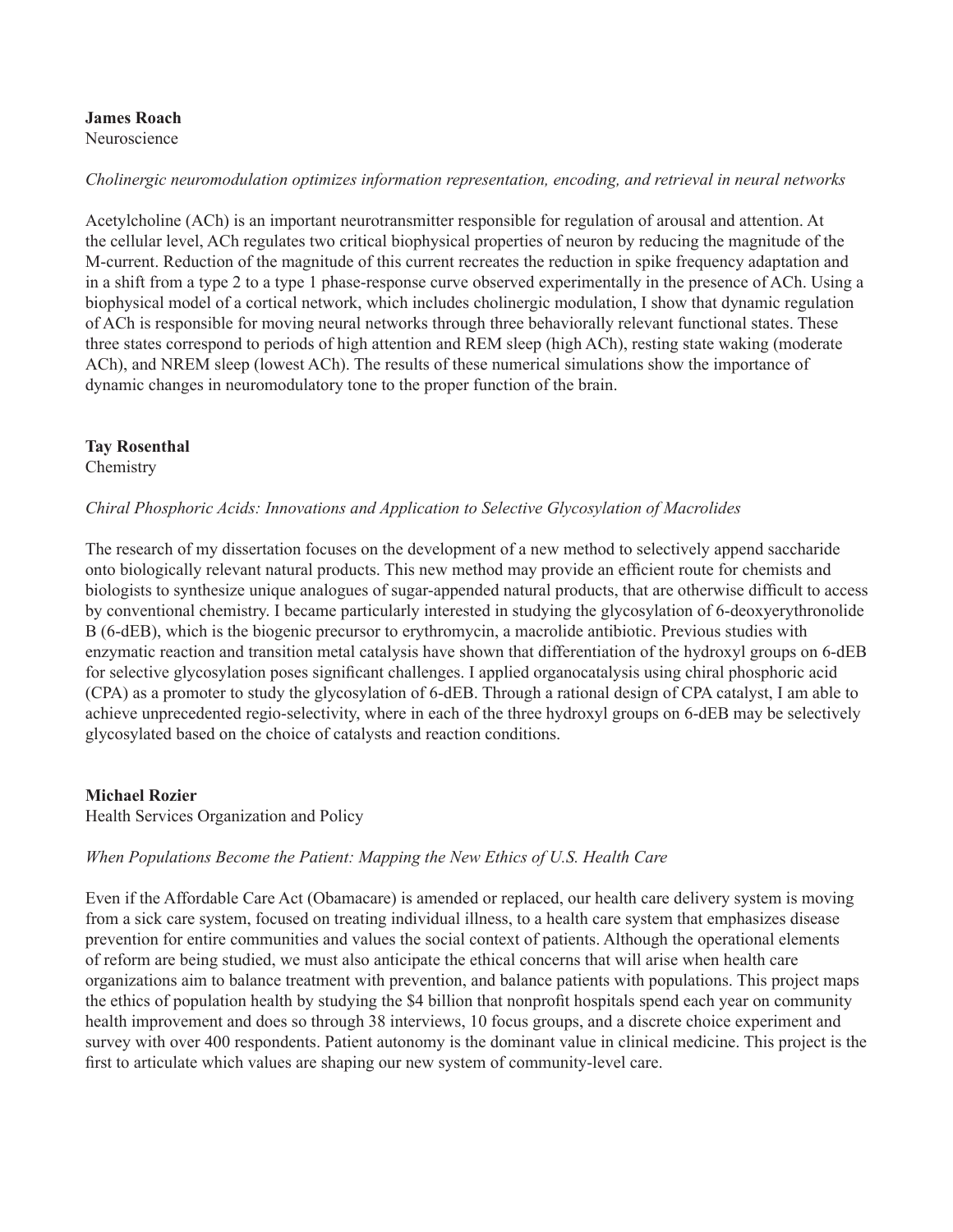# **Jennifer Rubin**

Psychology and Women's Studies

# *#fragilemasculinity: The Role of Masculinity Threat, Gender Discrepancy Stress, and Anonymity in Men's Harassment of Women in Social Media*

Although scholarship examines women's experiences with online harassment, there is less attention to men's motivations for perpetrating digital hostility. This research considers whether men's endorsement of gender harassment in social media may be motivated by attempts to (re)affirm their masculinity following gender threats. Accordingly, the goals of this dissertation are threefold: 1) to extend prior work assessing the effects of gender- threatening feedback on men's reparative responses; 2) to examine the impact of masculinity threats via perceptions of women in new media contexts and; 3) to explore the role of online affordances (i.e., anonymity) in men's likelihood to harass following masculinity threats. Taken together, this dissertation aims to provide empirical evidence that technology enables harassment to thrive in social media, yet men's motivations are grounded in performances of masculinity and maintaining hierarchical gender relationships.

# **Jingchunzi Shi**

**Biostatistics** 

# *Statistical Methods for Detecting Heterogeneous Association Signals Through Meta-analysis*

Genome-wide association studies, which examine millions of genetic variants in thousands of individuals, have identified many complex trait associated loci. Most studies make their summary level data publicly available. Meta-analysis of the data available can lead to discovery of novel signals as the sample size increases. However, conventional meta-analysis approaches do not properly account for the expected heterogeneity among different ancestry groups and thus have low statistical power in identify association signals. The objective of this dissertation is to propose innovative statistical methods to account for heterogeneous genetic effects from different ethnicities in order to utilize summary statistics to gain further insight into the genetics of various diseases. We demonstrate through extensive simulations and real data applications that our proposed methods can efficiently model the expected heterogeneity and further improve power comparing to existing meta-analysis approaches.

**Meredith Skiba** Biological Chemistry

#### *Structural and Biochemical Characterization of Methyltransferases in Polyketide Biosynthesis*

Polyketide natural products constitute a broad range of chemically diverse compounds with important pharmaceutical properties and complex chemical structures, making them challenging targets for chemical synthesis. Nature has evolved efficient routes for polyketide biosynthesis using polyketide synthase (PKS) enzyme pathways composed of six main classes of enzymes. Among these classes, the methyltransferases (MTs) are unstudied. This thesis reports the structural and biochemical characterization of MT enzymes in polyketide biosynthesis. PKS pathways contain distinctly different oxygen (O)-MTs and carbon (C)-MTs. O-MTs were shown to stereospecifically methylate substrates, the timing of methylation by C-MTs in the PKS enzyme cycle was identified, and the study of two C-MTs in the initiation of the biosynthesis of apratoxin, a polyketide with anti-cancer properties, revealed unprecedented biochemical activities for MT enzymes. Their remarkable chemistry and exquisite chemical control make PKS MTs ideal reagents for combinatorial biosynthesis of pharmaceuticals and other high value molecules.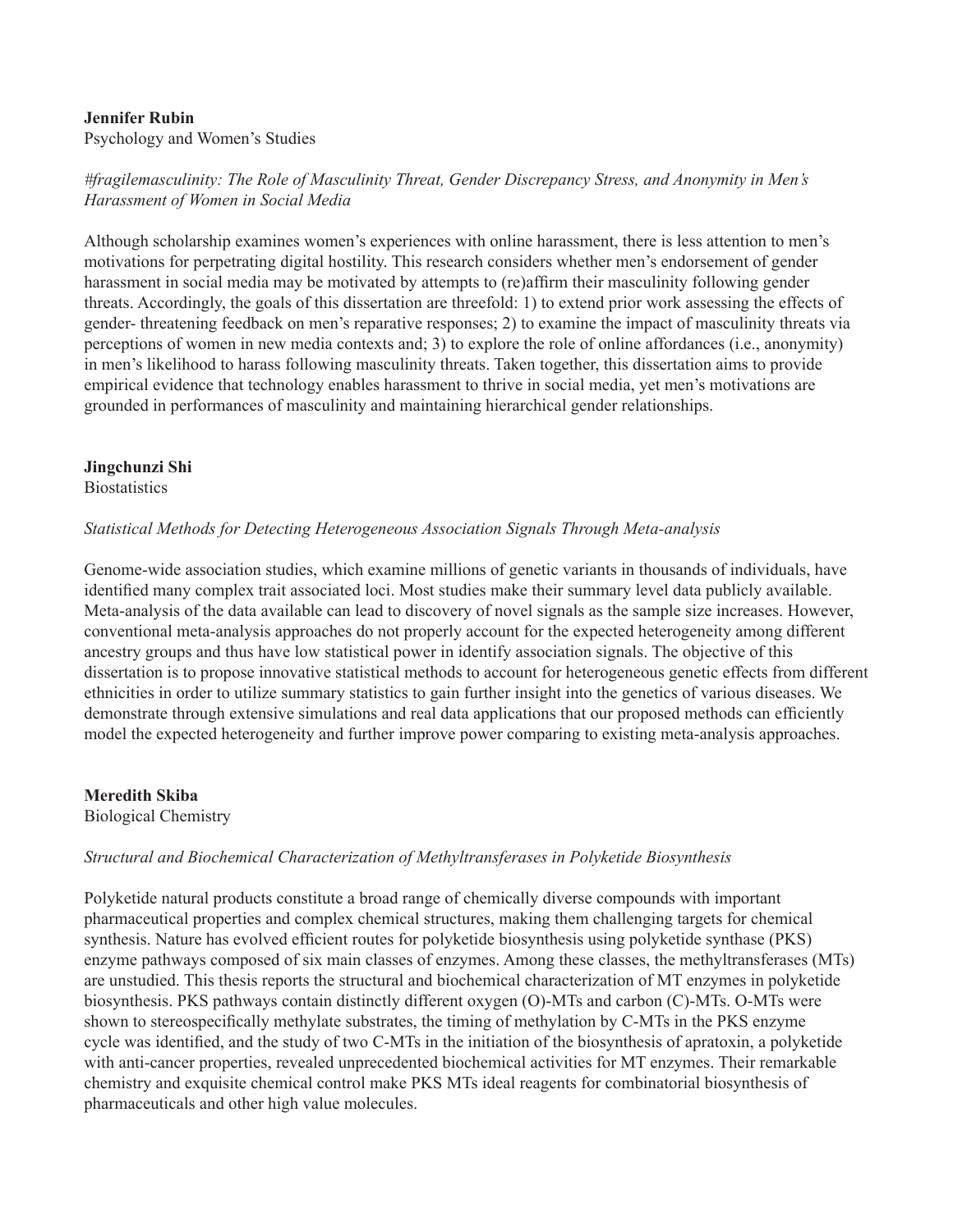# **Hung-An Ting**

Molecular and Cellular Pathology

# *The role of Delta-like ligand 4 and its epigenetic mechanism in regulatory T cells differentiation during respiratory infection*

Respiratory Syncytial Virus (RSV) induces airway immunopathology to be the number one leading cause of infant hospitalization and childhood asthma risk factor. Regulatory T cells (Treg) prevent RSV-induced immunopathology. Understanding how Treg are regulated provides new target to alleviate RSV-induced immunopathology. Since RSV infection specifically up-regulated Delta-like ligand 4 (Dll4), we investigated the role of Delta-like ligand 4 (Dll4) and its downstream mechanism in Treg regulation. Using neutralizing antibody and genetically-modified mouse model, we found that Dll4 stabilized Treg identity to prevent RSV immunopathology. Dll4-mediated Treg stability was maintained by an epigenetic enzyme—SET and MYND domain containing protein 3 (Smyd3). Depletion of Smyd3 decreased Treg stability and exacerbated immunopathology in vivo. This dissertation provides a new insight into Dll4 as a 'GO' signal in Treg, and uncovered a novel epigenetic mechanism of Dll4 to be a potential target in the future

# **Pascal Title**

Ecology and Evolutionary Biology

#### *Diversity controls in Australian squamate reptiles*

Some of the most significant ecological patterns involve striking differences in numbers of species between climatic regions (e.g., tropics and temperate zone), yet there is no consensus as to the evolutionary and ecological mechanisms that underlie these patterns. Australia is home to 12 separate radiations of lizards and snakes, each of which occupies the continent's climatic space in different ways. As this provides 12 independent replicates of diversification that have happened alongside dramatic climatic change, Australia is an excellent system to study the spatial distribution of species accumulation over evolutionary time. By generating climatic and phylogenetic datasets, and developing empirical methods, I investigate the geographic, climatic and evolutionary factors that have contributed to shaping the assemblages of species found at regional scales. The datasets and methods that I have developed over the course of my dissertation can be broadly applied to ecological patterns of diversity at a global scale.

**Priyamvada Trivedi**

Political Science

#### *Negotiating Order: An Empirical Investigation into the Micro-Dynamics of Social Change in Gujarat, India*

What happens when an order premised on the belief that some people are inherently more privileged than others confronts another that believes all people are equal? Specifically, how does the Indian caste system, a hierarchical social order, interface with a democratic political order? Do privileged castes accede to the democratic system or do they resist and subvert the democratic process? This dissertation attempts to explain the behavior of the privileged by focusing on the caste system as manifested in untouchability. Untouchability is the religiously sanctioned but constitutionally outlawed discrimination against lower castes by higher castes. I argue that privileged groups disengage from discrimination when they are able to secure their interests via the democratic system and create new forms of privilege. Several observable implications are tested using both quantitative and qualitative methods.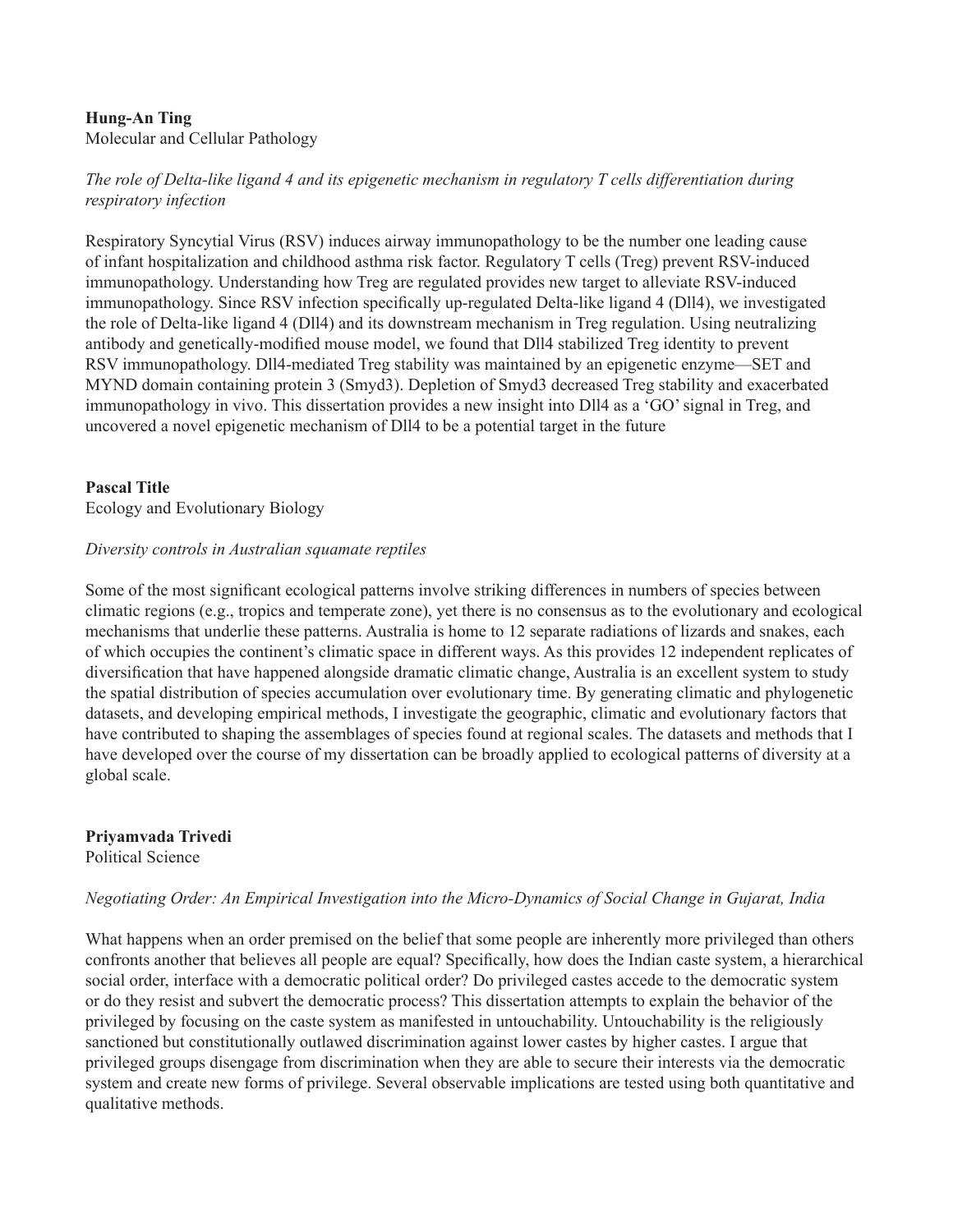# **Christina Vallianatos**

Human Genetics

# *Interplay of writer and eraser enzymes for histone H3K4 methylation in neurodevelopment*

Dysregulation of histone methylation has emerged as a major contributor of neurodevelopmental disorders (NDDs) such as autism spectrum disorder (ASD). These early onset cognitive disorders affect 1-8% of the general population and pose the largest health care cost in the developed world. Understanding how mutations in specific genes contribute to NDDs will provide an important foundation for developing therapeutics for individuals with these lifelong disorders.

My thesis research investigates histone H3 lysine 4 methylation (H3K4me) balance in neurodevelopment. Mutations in H3K4 demethylase KDM5C are frequently associated with an ASD syndrome. My central hypothesis is that one or more writer enzymes mediates abnormal brain development of Kdm5c-knockout mice at behavioral, molecular, and cellular levels. My work has expanded our understanding of the H3K4me dynamic in normal and pathological brain functions, and may provide a drug target to alleviate ASD-like symptoms in individuals with mutations in KDM5C and other related genes.

# **Naomi Vaughan**

Germanic Languages and Literatures

#### *The Space of Power: Berlin's Architecture of Sovereignty After National Socialism*

This interdisciplinary project analyzes representations of the destroyed national socialist chancellery in diverse media vis-à-vis the material history of its site in Berlin. Investigating the physical and symbolic construction of the iconic but provisional center of Hitler's sovereignty, I examine the representation of the chancellery as the visible manifestation of state power and guarantor of a new political order, manifested in architectural reconstruction. I then explore how these representational strategies are critically re-appropriated in the immediate postwar to the present in film, narrative, architecture, and exhibitions. Structured around the constitution and collapse of Hitler's sovereignty and the reconstitution of democratic sovereignty in Berlin, I argue that the continual reappearance of the chancellery in representation offers a site for negotiating both Germany's relationship to the past and challenging and complicating the aesthetic possibilities for representing sovereignty in architecture.

# **Andrew Walker**

**History** 

# *Strains of Unity: Property, Antislavery, and Sovereignty in Haitian Santo Domingo, 1822-1844*

In February 1822, Haitian president Jean-Pierre Boyer proclaimed unification and emancipation in neighboring Santo Domingo, bringing the entire island of Hispaniola under the laws of the post-revolutionary Republic of Haiti. My dissertation explores the relationship between property ownership, the transition to free labor, and the formation of the Haitian state in Santo Domingo. I argue that former slaves, rural inhabitants, and large-scale landowners together forged an uneasy consensus in favor of Haitian rule that sustained the unification for more than two decades. First, I examine property transfers in the capital of Santo Domingo in order to highlight the growing social networks among citizens of both sides of the island and to gauge the limits of Haitian land and labor reforms. Next, I show how the arrival of foreign runaways from enslavement and successive diplomatic crises forced the Haitian state to uphold antislavery as a cornerstone of the unification project.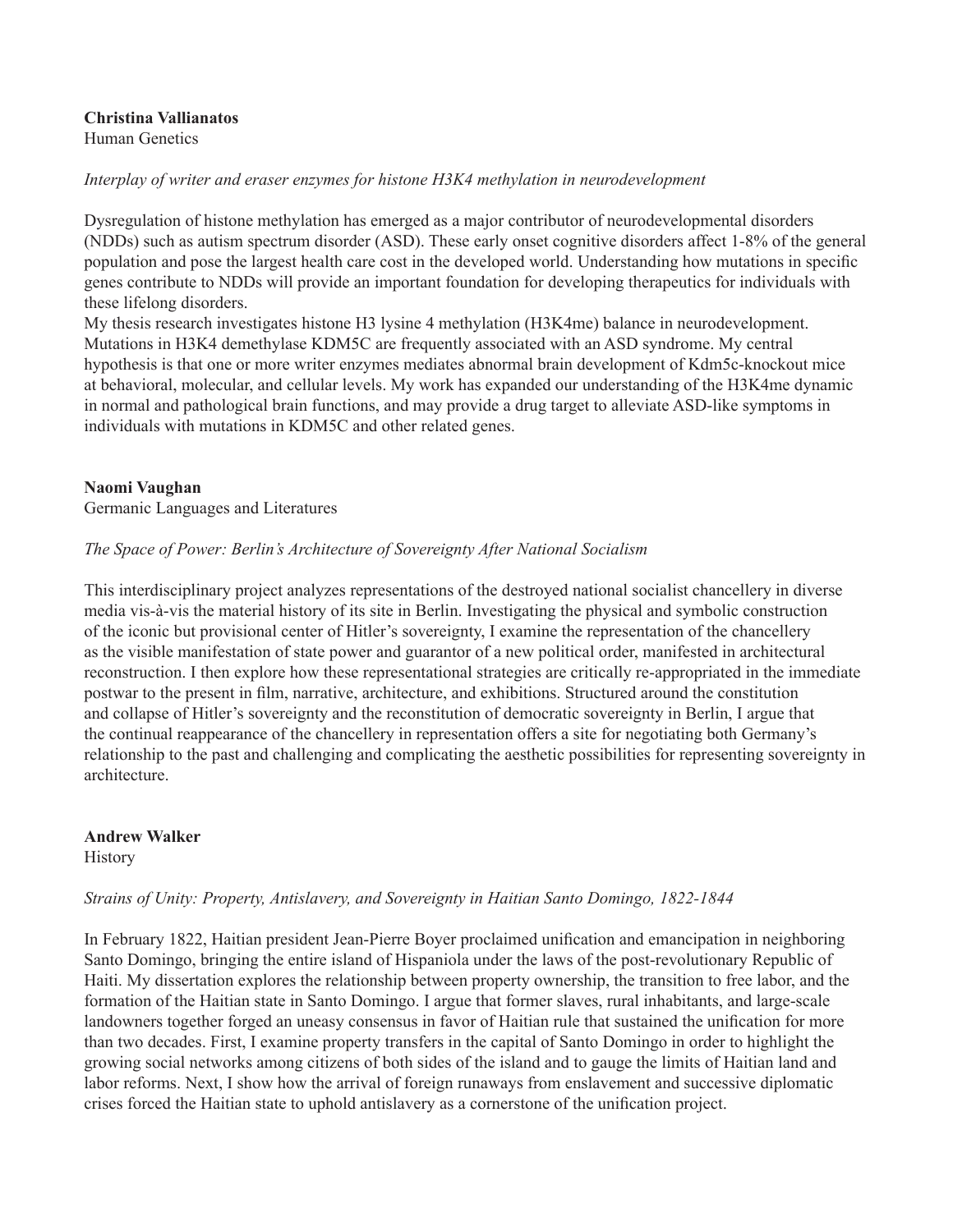# **Joseph Walker**

Ecology and Evolutionary Biology

# *Investigating the potential of phylogenomic analyses for addressing evolutionary questions*

DNA provides the most abundant source of information for inferring evolutionary relationships and is one of the few characteristics universal to life. Developments in next-generation sequencing have resulted in an exponential increase in the amount of DNA data being generated. This data generation has outpaced the development of computational tools and methods for processing and analyzing it. My thesis addresses this problem through the creation of novel tools and methods that facilitate the investigation of many outstanding evolutionary questions that may only be approached using large datasets. Using datasets comprising thousands of genes, I have found that conflicting gene histories surround debated species relationships. I have inferred in the carnivorous Caryophyllales the highest level of whole genome duplication in flowering plants. I have also shown that gene retention after genome duplication plays a role in evolution and that, with spatial genome data, researchers may make more biologically informed species relationships.

# **Guihua Wang**

Business Administration

# *Empirical Studies of Health Care Outcomes and Cost Effectiveness*

This dissertation is based on three essays on health care outcomes and quality information. In essay 1, we show that patients of different demographics and levels of acuity benefit differently from elite surgeons. We estimate that the total societal benefits from using our proposed patient-centric information are comparable to those achievable with 10%-60% increase in surgeon capacity. In essay 2, we use a machine learning approach to identify patient types that exhibit significant differences in outcome quality. We quantify the differences in patient outcomes between providers in a (patient-centric) manner that is useful to individual patients, providers and payers. In essay 3, we examine the role of state-sponsored public reporting programs of hospital quality on patient choice of providers. We compare the effectiveness of different information formats in guiding patients to providers that benefit them the most.

**Carly Wayne** Political Science

#### *The Strategic Psychology of Terrorism*

Terrorism presents a fundamental paradox – terrorists are vastly weaker in their capacity to inflict harm than the government they oppose, yet they often receive tremendous attention from the state. What explains this disconnect between the costliness of government responses to terrorism and terrorists' objective capacity to harm? This research argues that the target selection of terrorists is central to triggering expansive vs. limited reactions from states. I contend that terrorists use their target selection as a strategic signal directly to the mass public regarding the group's micro-level willingness and capacity to inflict personal harm. These attacks thus capitalize on biases in risk perception, moral outrage and the divergent preferences of citizens and their governments to constrain elected officials' policy options. I test this argument using a mixed-methods approach that includes survey experiments, qualitative analysis of declassified terrorist communications and a large-N empirical analysis of state policies in the wake of terrorist violence.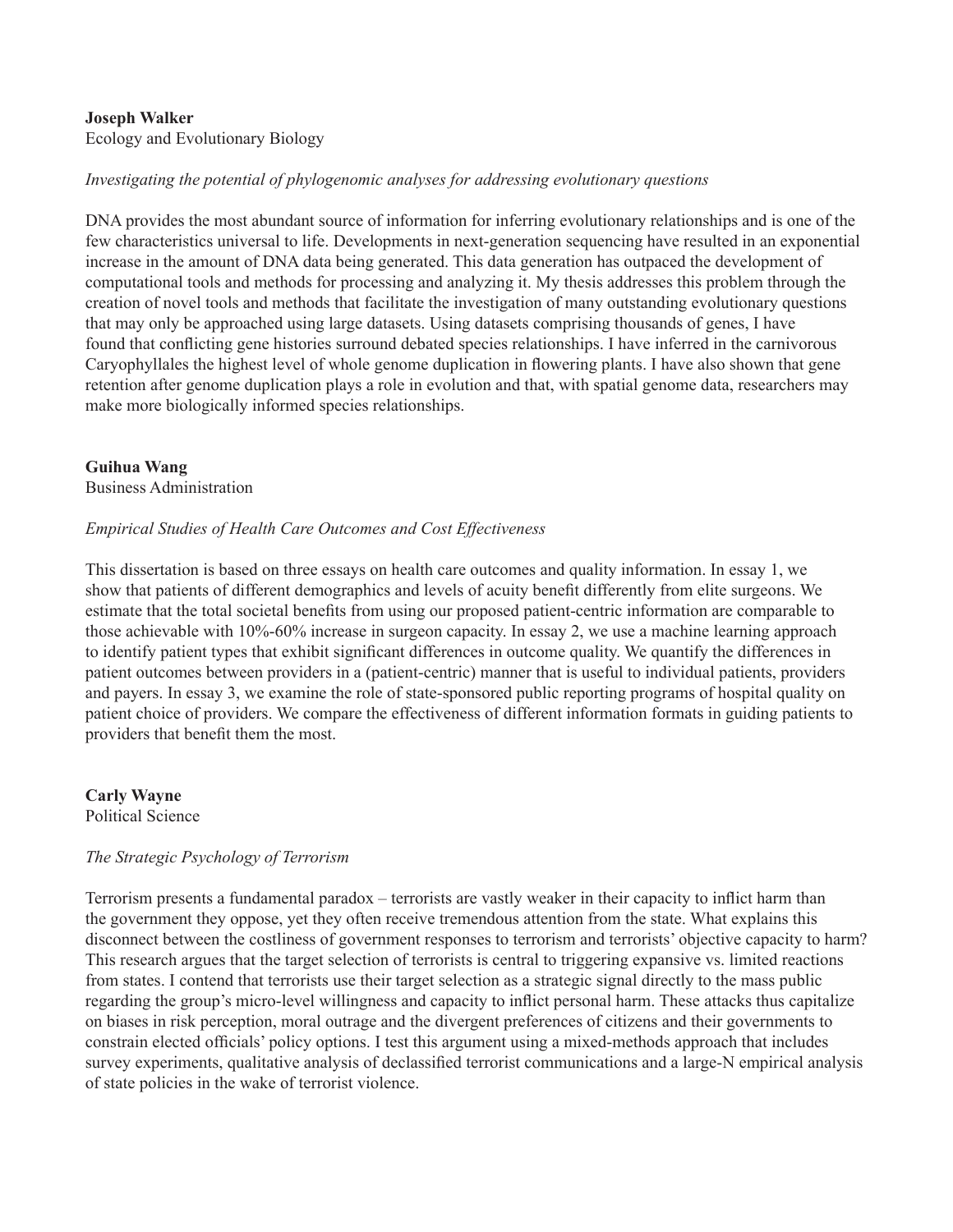#### **Sang Joon Won** Chemical Biology

# *Structure, Function, and Inhibition of Protein De-palmitoylases*

Proteins are often regulated through the addition of chemical modifications to modulate localization, activity, and interactions. Protein S-palmitoylation describes the attachment of long-chain fatty acids to cysteine residues in proteins to promote membrane association. Altered S-palmitoylation contributes to the pathogenesis of neurological disorders, cancer, and many other diseases. Overall, S-palmitoylation contributes to the regulation of essentially all cellular processes, yet the enzymes that catalyze lipid attachment and removal are poorly characterized. My dissertation addresses this gap by focusing on the structure, function, and inhibition of the de-palmitoylating enzymes APT1 and APT2. First, I applied isoform-selective APT inhibitors to understand the substrate engagement and inhibitor selectivity. Second, I validated the selectivity of the APT inhibitors using affinity enrichment and proteomics. Finally, I plan to profile the dynamic rate of palmitoylation regulated by APT enzymes in cells. Overall, my research has clarified the mechanism and function of protein de-palmitoylation in cell regulation.

# **Sara Wong**

Cellular and Molecular Biology

# *Mechanisms for the termination of vacuole transport*

Eukaryotic cells contain several types of organelles – subcellular compartments that perform specific functions. In order for cells to function, molecular motors must transport organelles to designated locations. The mislocalization of organelles has been linked to diseases of the skin, gut, and nervous system. Organelle transport is partially regulated by cargo-specific adaptor proteins, which physically connect organelles and molecular motors. Attachment to motors is critical for organelle transport. An emerging view from our lab is that the release of organelles from the motor is equally critical. The overall goal of my thesis is to determine mechanisms that regulate the release of cargoes. I discovered that the modification of adaptor proteins signal that organelles have arrived at their destination, which in turn regulates the release of organelles from molecular motors. These studies may ultimately provide greater insight into diseases caused by impaired cargo transport.

# **Bowei Wu**

# Applied and Interdisciplinary Mathematics

# *Simulation of particulate flow based on integral equation method*

The simulation of particulate flow is important in a great number of biological and engineering applications. In this paper, simulation schemes based on the integral equation method are developed and analyzed. Critical issues of the integral equation method, including accuracy, stability, and boundary conditions, are addressed. Applications to simulate electrohydrodynamics, microfluidics, and other phenomena are presented. Software is also developed for particulate flow simulation, which includes fast algorithms and high performance computing techniques to greatly enhance the efficiency of the simulation.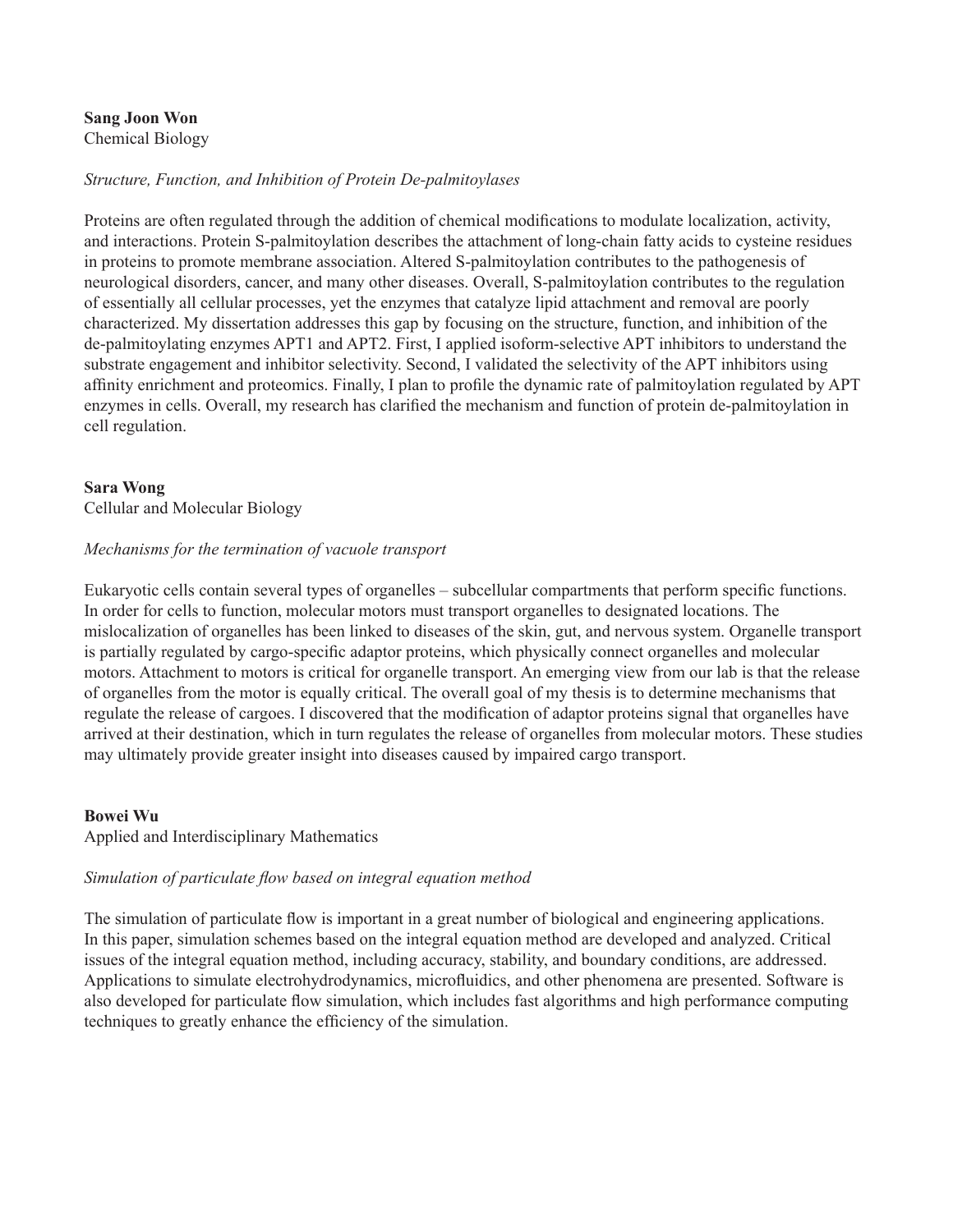# **Biming Wu** Biomedical Engineering

# *Design of synthetic gene circuits in mammalian stem cells and its therapeutic application in cartilage repair*

Synthetic gene circuit marries the strengths of biology and engineering, and it can re-engineer cells for specific functions or desirable behaviors. However, most of these applications are practiced in microbes, but many human health challenges are problems with the mammalian system. Therefore, advancing mammalian synthetic biology is critical to developing novel therapeutic solutions based on cell-based and gene therapies. This dissertation focuses on the therapeutic application of synthetic biology in cartilage repair. Specifically, this project is to develop a synthetic gene circuit that reprograms mouse and human stem cells to improve their ability to regenerate articular cartilage. The implementation of this project involves optimizing in vitro test platforms, designing synthetic mammalian promoters, validating in mouse and human genomes, and verifying the gene circuit in vivo. The design and system developed in this study not only contributes to cartilage biology but also demonstrates the feasible therapeutic application of synthetic gene circuits.

# **Chia-Chen Wu**

Civil and Environmental Engineering

# *Bacterial colonization in point-of-use (PoU) drinking water filters and the risk associated with opportunistic pathogens and antibiotic resistance*

When Point-of-Use (PoU) drinking water filters are used to remove hazardous chemicals from tap water, they cannot remove but increase the bacterial abundance and alter the bacterial community composition in the effluent. How bacteria colonize and are select for in the PoU filter is unknown, yet genus of concerns, such as Mycobacterium, are predominant in the biofilm formed on the PoU filter and the filter effluent. To study the microbial ecology of PoU filter, I will conduct a lab-scale PoU filter manifold system spiked with green fluorescent protein tagged bacteria to identify the mechanism of bacterial colonization and proliferation in PoU filter. The risk or utilizing PoU filter will be evaluated by analyzing the opportunistic pathogens and antibiotic resistance determinants in PoU filter using high-throughput sequencing method and bioinformatics tools.

# **Zhiyuan Yao**

Molecular, Cellular and Developmental Biology

# *Molecular mechanism, transcriptional and post-translational regulation of Autophagy*

Macroautophagy, hereafter autophagy, is one of the major degradation systems in eukaryotic cells. During autophagy process, cells generate a double-membrane vesicle called autophagosome to deliver cargos to vacuole/ lysosome for degradation and recycling. Malfunction of autophagy results in numerous diseases including Alzheimer's disease and cancer. My thesis research, which consists of three major parts, investigates molecular mechanism and the regulation of autophagy. In the first part, I focus on the role of novel protein Atg41/Icy2 in autophagosome formation and how this regulation affects autophagy. In the second part, I focus on the transcriptional regulation of autophagy. The role of SAGA (Spt–Ada–Gcn5 Acetyltransferase) complex in regulating autophagy related genes is studied. In the third part, the post-translational regulation of autophagy is investigated. The role of Nα -acetyltransferases C (NatC) complex in mitophagy, the selective type of autophagy that specifically degrades mitochondria, is studied.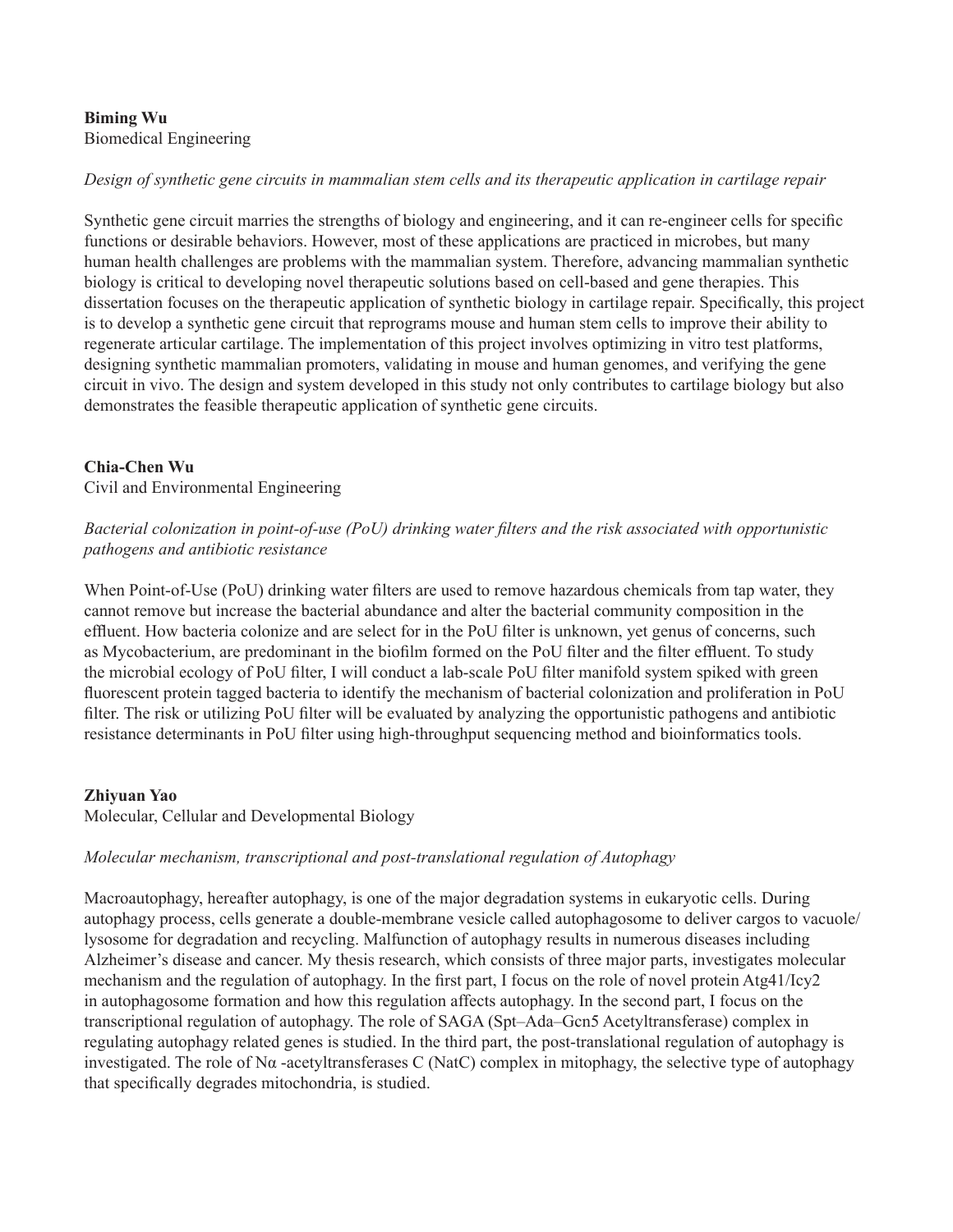#### **Mike Zabek Economics**

#### *Essays on places and economic inequality*

I examine changes across space and use this variation to understand economic inequality. Chapter one examines people's ties to places. If people are tied to places by family and experiences, then welfare will be less equal across space. I show evidence that this is the case, and derive formula that show how this makes local policies less wasteful in declining areas. Chapter two uses changes in housing prices and rents to study inequality in standards of living. It suggests that changes in income inequality since 1930 have caused similar changes in standards of living. Local externalities are an important, understudied contributor. Chapter three investigates the impact of technological changes on the wages of unskilled workers using an administrative dataset. It provides causal empirical estimates of the impact of technology on demand for these workers in the labor market.

# **Yunqi Zhang**

Computer Science and Engineering

# *Architecting Data Centers for High Efficiency and Low Latency*

My dissertation investigates data center architecture designs that reconcile high system efficiency and low response latency. To increase the efficiency, I propose techniques that understand both microarchitectural-level resource sharing and system-level resource usage dynamics to enable highly efficient co-locations of latencycritical services and low-priority batch workloads. Moreover, I introduce methodologies to better manage the response latency by automatically attributing the source of tail latency to low-level architectural and system configurations in both offline load testing environment and online production environment. Several systems I built have already been deployed in production onto thousands of servers at Facebook and Microsoft.

# **Wei Zhou**

**Bioinformatics** 

# *Computational and statistical approaches for large-scale genome-wide association studies for cardiovascular diseases*

Cardiovascular diseases (CVDs), the leading cause of death worldwide, encompass a wide spectrum of conditions that affect the structure and function of the heart and blood vessels. Over the past decade, genome-wide association studies (GWAS) have proven successful at shedding light on the underlying genetic variations that affect the CVDs risks. In my dissertation research, I perform GWAS to identify novel genetic risk factors for CVDs, as exemplified by a birth defect of the heart called bicuspid aortic valve (BAV). Two novel independent genetic variants near gene GATA4 have been identified to affect the BAV risk. I also develop computational and statistical approaches to improve the power and accuracy of GWAS. Not only will my work provide valuable insight into the biological mechanisms of CVDs to improve the prevention and treatment, but the methods and pipelines I develop will benefit researchers using GWAS to study other complex traits and diseases.